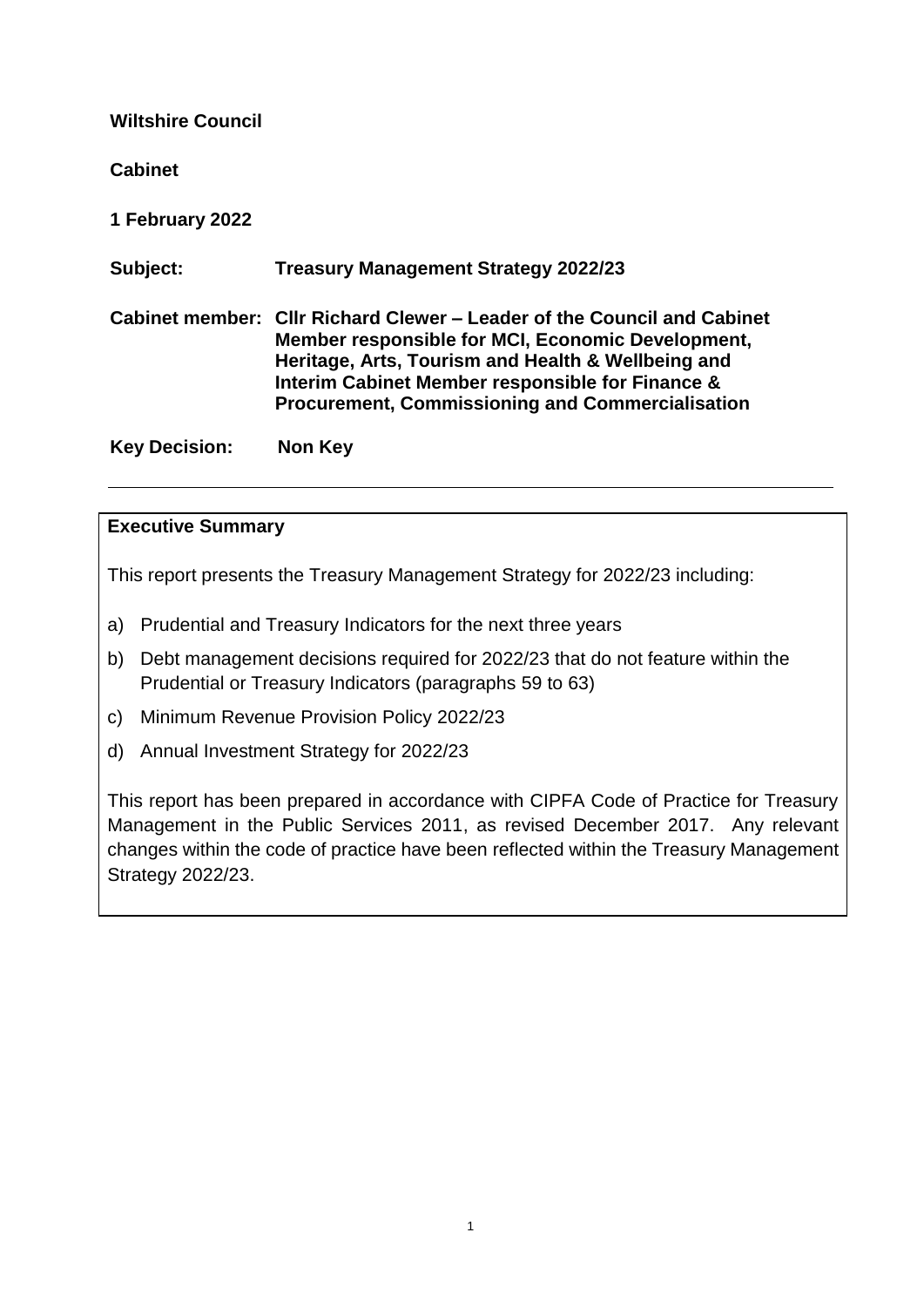# **Proposals**

The Cabinet is requested to recommend that the Council:

- a) Adopt the Minimum Revenue Provision Policy (paragraph 25 27)
- b) Adopt the Prudential and Treasury Indicators (paragraphs  $19 24$ ,  $36 42$  and Appendix A)
- c) Adopt the Annual Investment Strategy (paragraph 66 onwards).
- d) Delegate to the Corporate Director of Resources & Deputy Chief Executive (S151 Officer) the authority to vary the amount of borrowing and other long-term liabilities within the Treasury Indicators for the Authorised Limit and the Operational Boundary
- e) Authorise the Corporate Director of Resources & Deputy Chief Executive (S151 Officer) to agree the restructuring of existing long-term loans where savings are achievable or to enhance the long-term portfolio
- f) Agree that short term cash surpluses and deficits continue to be managed through temporary loans, deposits and money market funds
- g) Agree that any surplus cash balances not required to cover borrowing are placed in the most appropriate specified or non-specified investments, particularly where this is more cost effective than short term deposits; and delegate to the Corporate Director of Resources & Deputy Chief Executive (S151 Officer) the authority to select such funds
- h) Approve the use of Property Funds (paragraph 73 75)

# **Reasons for Proposals**

To enable the Council to agree a Treasury Management Strategy for 2022/23 and set Prudential Indicators that comply with statutory guidance and reflect best practice.

**Andy Brown Corporate Director of Resources, Deputy Chief Executive (S151 Officer)**

**Terence Herbert Chief Executive**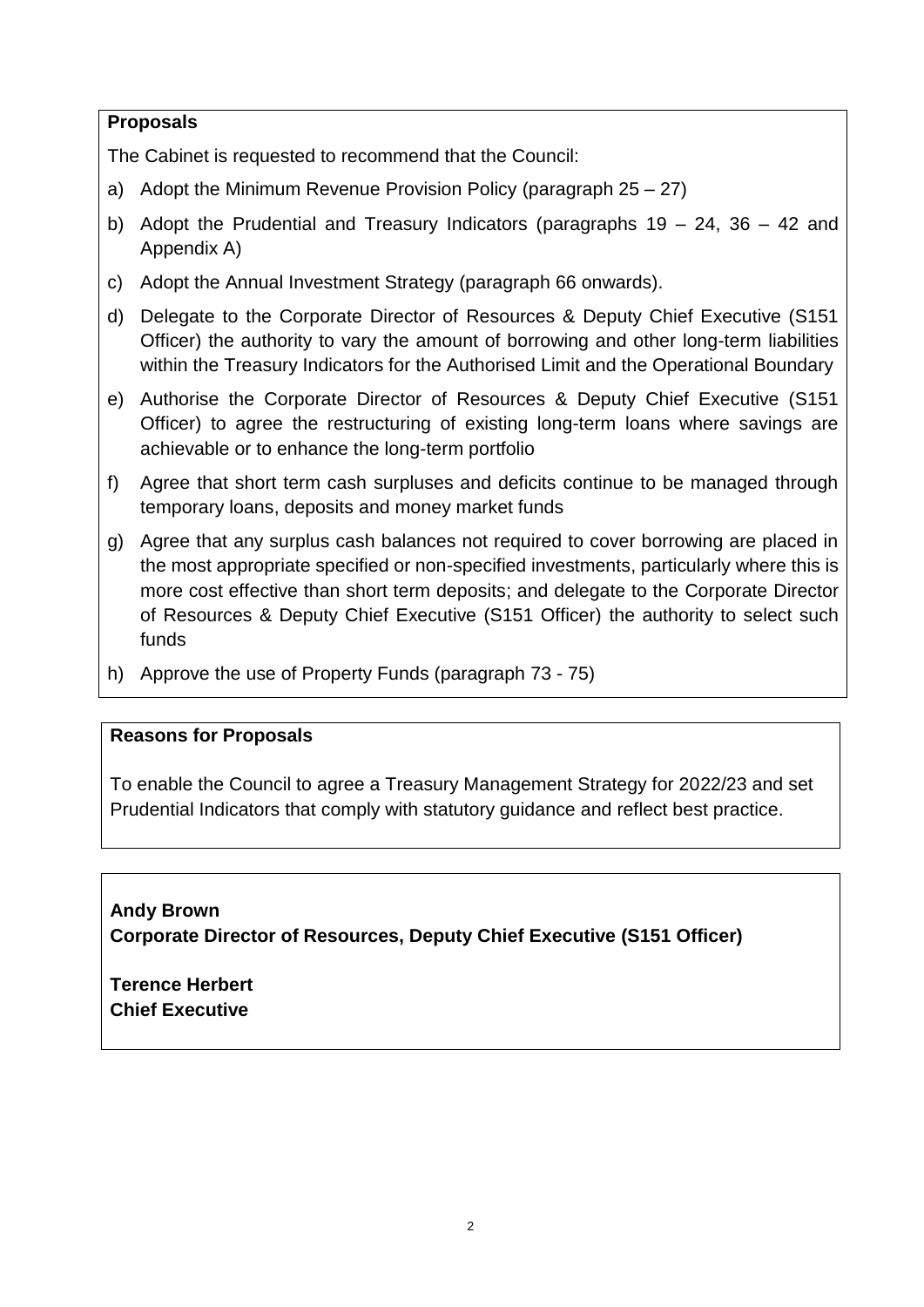### **Wiltshire Council**

### **Cabinet**

**1 February 2022**

| Subject:             | <b>Treasury Management Strategy 2022/23</b>                                                                                                                                                                                                                                                       |
|----------------------|---------------------------------------------------------------------------------------------------------------------------------------------------------------------------------------------------------------------------------------------------------------------------------------------------|
|                      | Cabinet member: CIIr Richard Clewer – Leader of the Council and Cabinet<br>Member responsible for MCI, Economic Development,<br>Heritage, Arts, Tourism and Health & Wellbeing and<br>Interim Cabinet Member responsible for Finance &<br><b>Procurement, Commissioning and Commercialisation</b> |
| <b>Key Decision:</b> | <b>Non Key</b>                                                                                                                                                                                                                                                                                    |

# **PURPOSE OF REPORT**

1. This report asks the Cabinet to consider and recommend that the Council approve the Prudential and Treasury Indicators, together with the Treasury Management Strategy for 2022/23.

# **Background**

- 2. The Council is required to operate a balanced budget. Part of the treasury management operation is to ensure that this cash flow is adequately planned, with cash being available when it is needed. Surplus monies are invested in appropriately risk assessed counterparties or instruments commensurate within the Council's risk appetite set out in the Strategy, providing adequate liquidity initially before considering investment return.
- 3. The second main function of the treasury management service is the funding of the Council's capital plans. These capital plans provide a guide to the borrowing need of the Council, essentially the longer-term cash flow planning, to ensure that the Council can meet its capital spending obligations. This management of longer-term cash may involve arranging long or short-term loans or using longer-term cash flow surpluses. On occasion, when it is prudent and economic, any debt previously drawn may be restructured to meet Council risk or cost objectives.
- 4. The contribution that the treasury management function makes to the Council is critical, as the balance of debt and investment operations ensure liquidity or the ability to meet spending commitments as they fall due, either on day to day revenue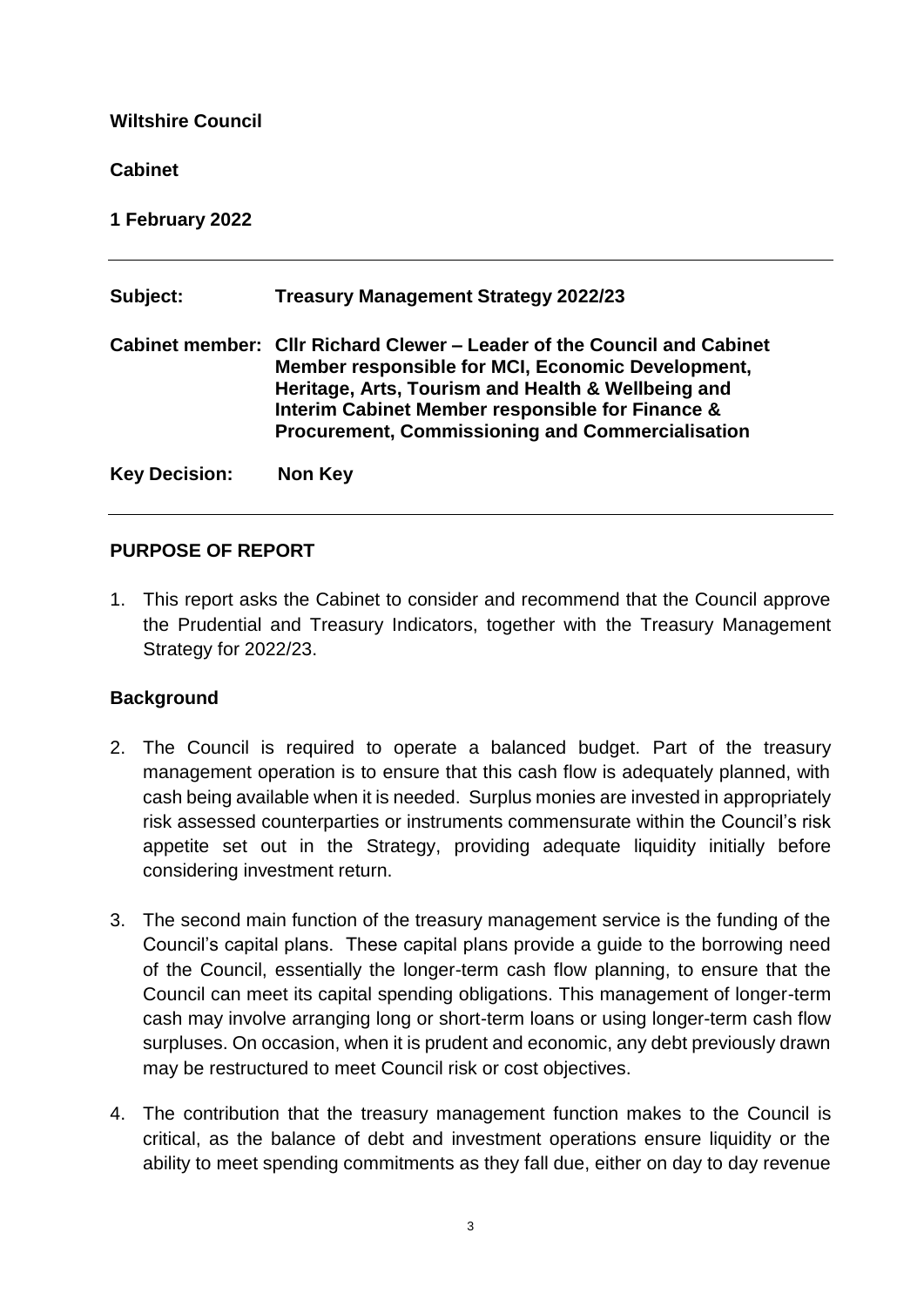or for larger capital projects. The treasury operations will see a balance of the interest costs of debt and the investment income arising from cash deposits affecting the available budget. Since cash balances generally result from reserves and balances, it is paramount to ensure adequate security of the sums invested, as a loss of principal will in effect result in a loss to the General Fund Balance.

5. CIPFA defines treasury management as:

*"The management of the local authority's borrowing, investments and cash flows, its banking, money market and capital market transactions; the effective control of the risks associated with those activities; and the pursuit of optimum performance consistent with those risks."*

6. Whilst any commercial initiatives or loans to third parties will impact on the treasury function, these activities are generally classed as non-treasury activities, (arising usually from capital expenditure), and are separate from the day to day treasury management activities. Further details on non-financial investments are given in the Capital Strategy 2022/23.

# **Reporting Requirements - Capital Strategy**

- 7. The CIPFA revised 2017 Prudential and Treasury Management Codes require for 2022/23, all local authorities to prepare an additional report, the capital strategy, which will provide the following,
	- a high-level long term overview of how capital expenditure, capital financing and treasury management activity contribute to the provision of services
	- an overview of how the associated risk is managed
	- the implications for future financial sustainability
- 8. The aim of the capital strategy is to ensure that members fully understand the overall long-term policy objectives and resulting capital strategy requirements, governance procedures and risk appetite.

# **Reporting Requirements – Treasury Management Reporting**

- 9. Each year, the Council is required to receive and approve, as a minimum, three main reports, which incorporate a variety of policies, estimates and actuals.
	- a) Treasury Management Strategy Statement including prudential and treasury indicators, which covers the following,
		- $\bullet$  the capital plans (including prudential indicators);
		- a minimum revenue provision (MRP) policy (how residual capital expenditure is charged to revenue over time);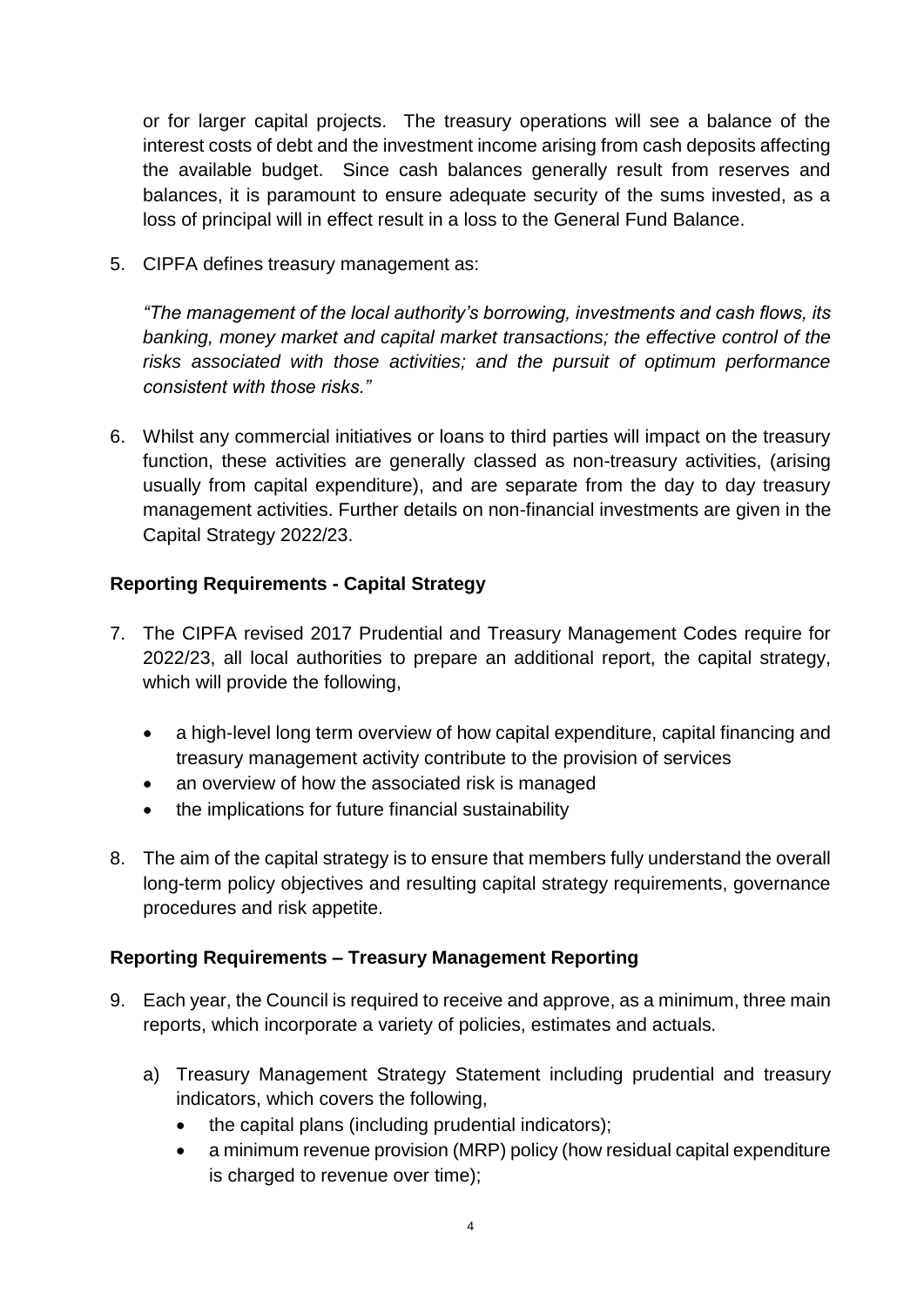- the treasury management strategy (how the investments and borrowings are to be organised) including treasury indicators; and
- an investment strategy (the parameters on how investments are to be managed).
- b) Mid-year Treasury Management Report, which will update members with the progress of the capital position, amending prudential indicators as necessary, and whether any policies require revision.
- c) Annual Treasury Report, which is an outturn position document that provides details of actual performance against a selection of prudential and treasury indicators and actual treasury operational performance compared to the estimates within the strategy for the financial year.

# **Treasury Management Strategy 2022/23**

10. The strategy for 2022/23 covers two main areas,

### **Capital Issues**

- the capital expenditure plans and the associated prudential indicators;
- the minimum revenue provision (MRP) policy.

### **Treasury Management Issues**

- the current treasury position;
- treasury indicators which limit the treasury risk and activities of the Council;
- prospects for interest rates;
- the borrowing strategy;
- policy on borrowing in advance of need;
- debt rescheduling;
- the investment strategy:
- creditworthiness policy; and
- the policy on use of external service providers.
- 11. These elements cover the requirements of the Local Government Act 2003, the CIPFA Prudential Code, MHCLG Guidance, the CIPFA Treasury Management Code and MHCLG Investment Guidance.
- 12. In December 2021 CIPFA published updates to the Prudential and Treasury Management Codes. These updates include changes which will impact on future TMSS reports and the associated risk management framework. A full implementation of these codes will be required for the TMSS 2023/24.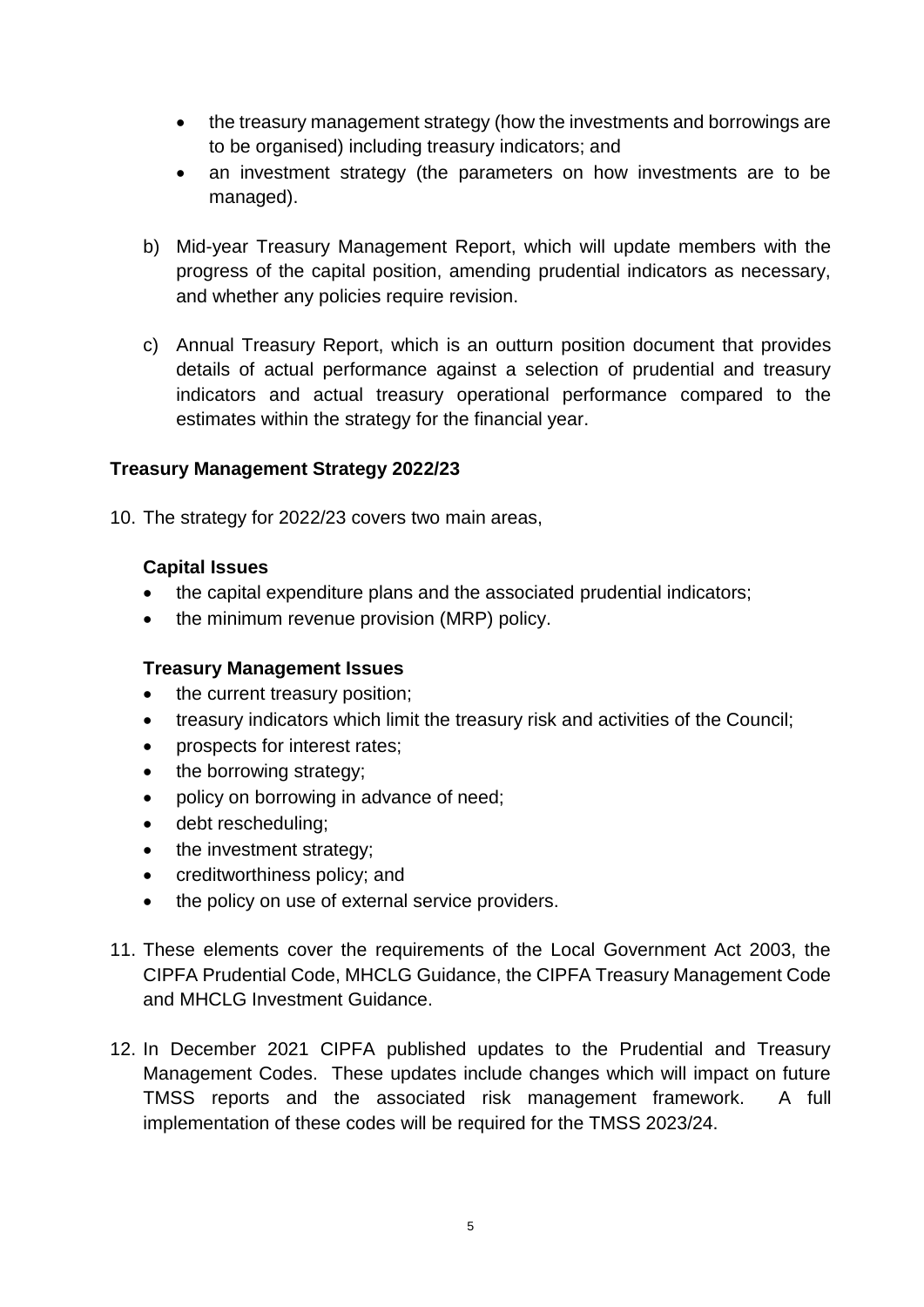13. In addition to the above, the DLUHC is proposing to tighten up regulations around local authorities financing capital expenditure on investments in commercial projects for yield, and has already closed access to all PWLB borrowing if such schemes are included in an authority's capital programme. The new CIPFA codes have also adopted a similar set of restrictions to discourage further capital expenditure on commercial investments for yield.

# **Training**

- 14. The CIPFA Code requires the responsible officer to ensure that members with responsibility for treasury management receive adequate training in treasury management. This especially applies to members responsible for scrutiny. Training will be arranged as required.
- 15. The training needs of treasury management officers are periodically reviewed.

### **Treasury Management Consultants**

- 16. The Council uses Link Group, Treasury Solutions, as its external treasury management advisors.
- 17. The Council recognises that responsibility for treasury management decisions remains with the organisation at all times and will ensure that undue reliance is not placed upon our external service providers. All decisions will be undertaken with regards to all available information, including, but not solely, our treasury advisers.
- 18. It also recognises that there is value in employing external providers of treasury management services in order to acquire access to specialist skills and resources. The Council will ensure that the terms of their appointment and the methods by which their value will be assessed are properly agreed and documented and subjected to regular review.

### **Capital Prudential Indicators (2022/23 –2024/25)**

19. The Council's capital expenditure plans are the key driver of treasury management activity. The output of the capital expenditure plans is reflected in the prudential indicators, which are designed to assist members' overview and confirm capital expenditure plans.

# **Capital Expenditure and Financing**

20. This prudential indicator is a summary of the Council's capital expenditure plans, both those agreed previously, and those forming part of this budget cycle. The Capital Programme 2022/23 will be submitted to Cabinet and Council in February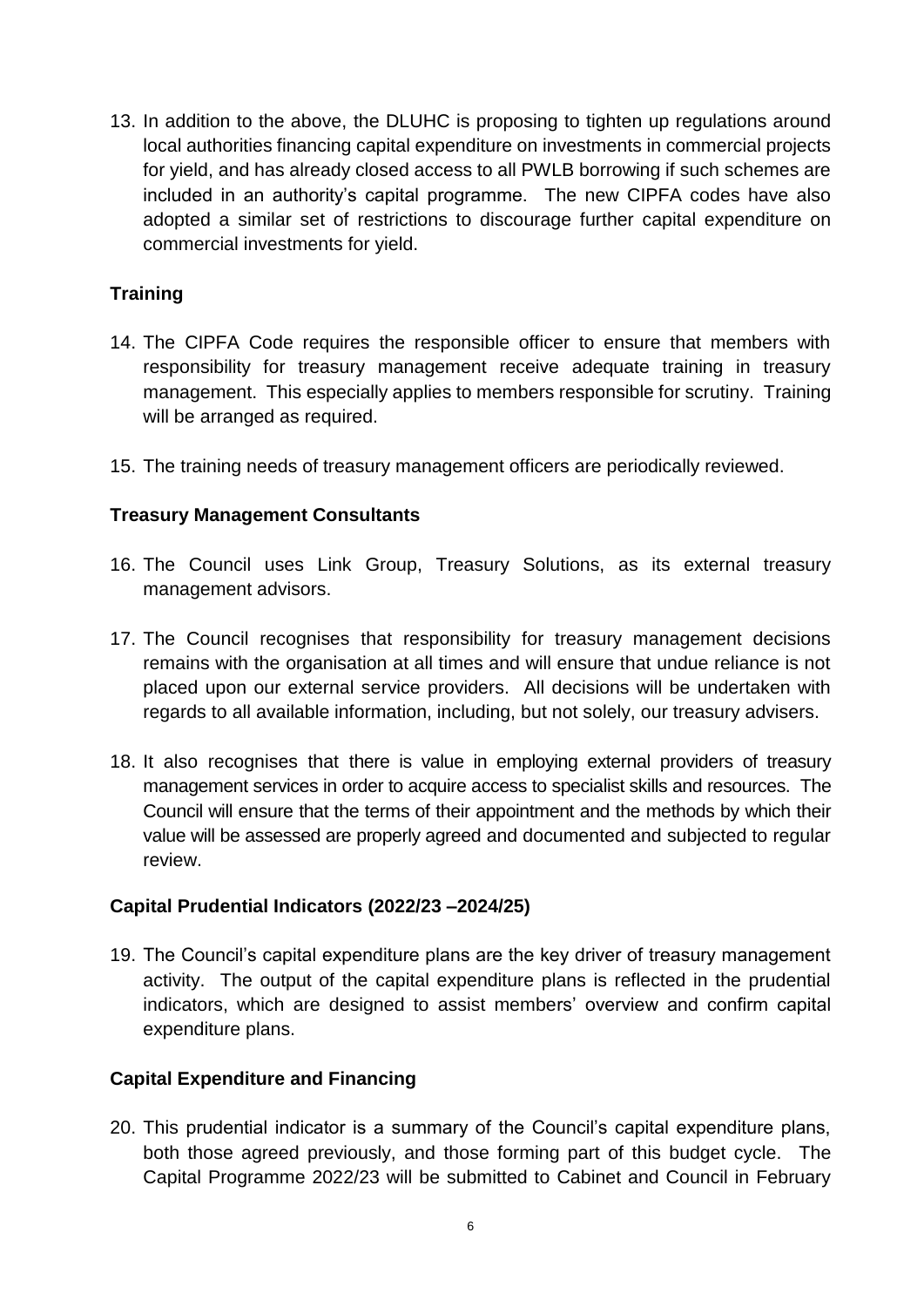2022. The estimates for future years are based on indicative figures, as part of the Capital Programme, and are therefore subject to change.

| <b>Capital Expenditure</b>                             | 2020/21<br><b>Actual</b><br><b>£million</b> | 2021/22<br><b>Estimate</b><br><b>£million</b> | 2022/23<br><b>Estimate</b><br><b>£million</b> | 2023/24<br><b>Estimate</b><br><b>£million</b> | 2024/25<br><b>Estimate</b><br><b>£million</b> |
|--------------------------------------------------------|---------------------------------------------|-----------------------------------------------|-----------------------------------------------|-----------------------------------------------|-----------------------------------------------|
| <b>General Fund</b>                                    | 97.093                                      | 131.304                                       | 217.419                                       | 149.128                                       | 160.395                                       |
| <b>Housing Revenue</b><br>Account (HRA)                | 10.114                                      | 20.956                                        | 45.159                                        | 38.309                                        | 36.391                                        |
| Commercial<br>Activities/Non-financial<br>investments* | 3.030                                       | 11.561                                        | 44.538                                        | 20.978                                        | 0.799                                         |
| <b>Total</b>                                           | 107.237                                     | 163.821                                       | 307.116                                       | 205.415                                       | 197.585                                       |

- \* Commercial activities/non-financial investments relate to loans to third parties.
- 21. The table below summarises the above capital expenditure plans and how these plans are being financed by capital or revenue resources. Any shortfall of resources results in a funding borrowing need.

| <b>Financing of Capital</b>  | 2020/21         | 2021/22         | 2022/23         | 2023/24         | 2024/25         |
|------------------------------|-----------------|-----------------|-----------------|-----------------|-----------------|
| <b>Expenditure</b>           | <b>Actual</b>   | <b>Estimate</b> | <b>Estimate</b> | <b>Estimate</b> | <b>Estimate</b> |
|                              | <b>£million</b> | <b>£million</b> | <b>£million</b> | <b>£million</b> | <b>£million</b> |
| Capital Grants &             | 51.416          | 72.873          | 75.350          | 87.162          | 109.236         |
| Contributions                |                 |                 |                 |                 |                 |
| <b>Capital Receipts</b>      | 1.703           | 3.237           | 3.439           | 0.250           | 0.250           |
| Revenue                      | 1.164           | 0.000           | 0.000           | 0.000           | 0.000           |
| Other                        | 0.000           | 0.000           | 0.000           | 2.000           | 0.000           |
| <b>HRA</b>                   | 8.486           | 20.409          | 26.159          | 20.309          | 20.391          |
| <b>Total Financing (non-</b> | 62.769          | 96.519          | 104.948         | 109.721         | 129.877         |
| borrowing)                   |                 |                 |                 |                 |                 |
| Net Financing Need -         | 44.468          | 67.302          | 183.168         | 77.694          | 51.708          |
| <b>General Fund</b>          |                 |                 |                 |                 |                 |
| Net Financing Need -         | 0.000           | 0.000           | 19.000          | 18.000          | 16.000          |
| <b>HRA</b>                   |                 |                 |                 |                 |                 |
| <b>Total Net Financing</b>   | 44.468          | 67.302          | 202.168         | 95.694          | 67.708          |
| <b>Need (Borrowing)</b>      |                 |                 |                 |                 |                 |
| <b>Total Financing</b>       | 107.237         | 163.821         | 307.116         | 205.415         | 197.585         |

# **The Council's Borrowing Need (the Capital Financing Requirement)**

22. The second prudential indicator is the Council's Capital Financing Requirement (CFR). The CFR is the total historic outstanding capital expenditure which has not yet been paid for from either revenue or capital resources. It is essentially a measure of the Council's indebtedness and so its underlying borrowing need. Any capital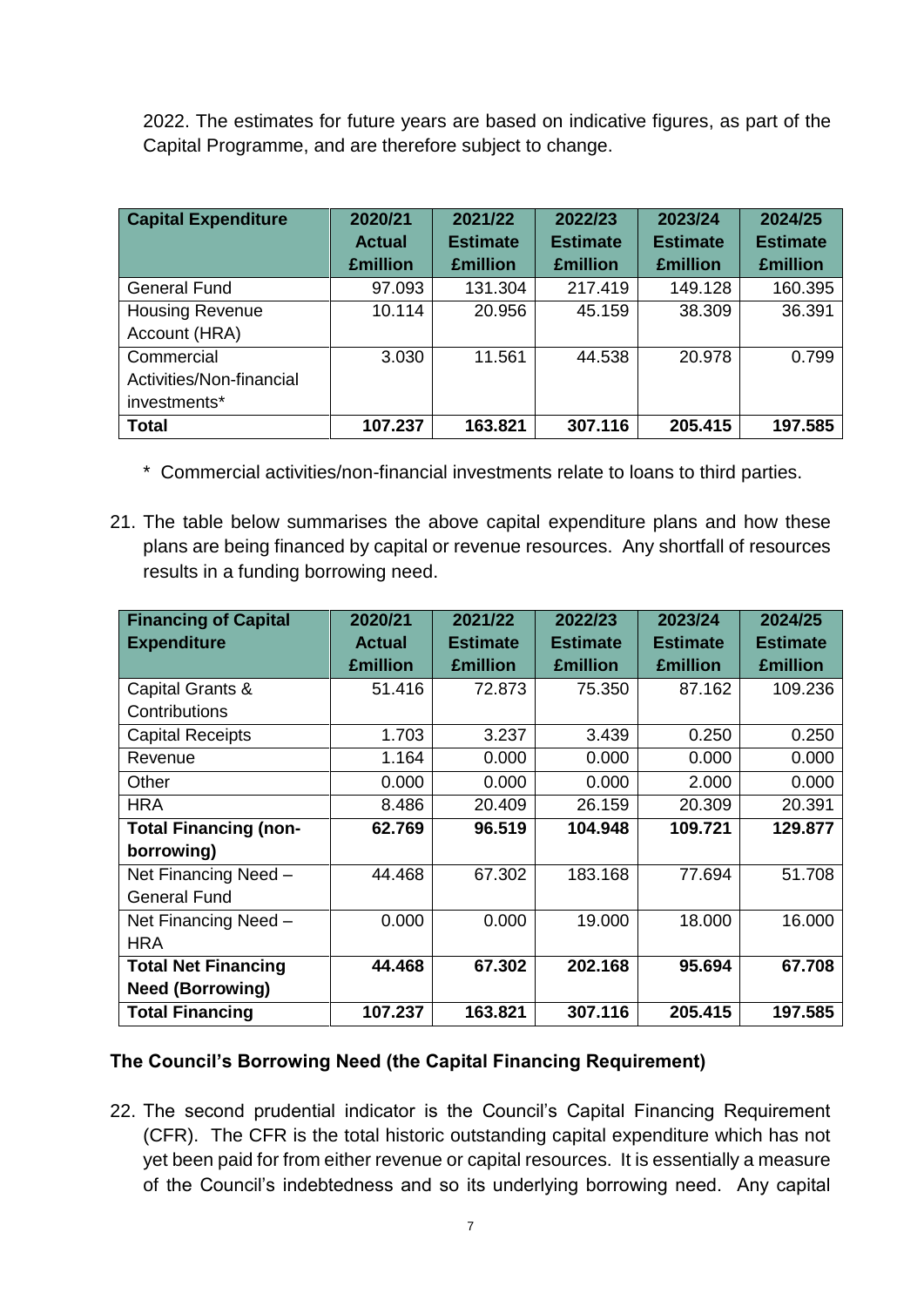expenditure which has not immediately been paid for, through a revenue or capital resources, will increase the CFR.

- 23. The CFR does not increase indefinitely, as the minimum revenue provision (MRP) is a statutory annual revenue charge which broadly reduces the indebtedness in line with the asset life, and so charges the economic consumption of capital assets as they are used.
- 24. The CFR includes any other long-term liabilities (e.g. PFI schemes, finance leases). While these increase the CFR, and therefore the Council's borrowing requirement, these types of schemes include a borrowing facility by the lease/PFI provider, and so the Council is not required to separately borrow for these schemes. The Council currently has £64.502m of such schemes within the CFR. The CFR projections are summarised in the table below,

|                           | 2020/21         | 2021/22         | 2022/23         | 2023/24         | 2024/25         |
|---------------------------|-----------------|-----------------|-----------------|-----------------|-----------------|
|                           | <b>Actual</b>   | <b>Estimate</b> | <b>Estimate</b> | <b>Estimate</b> | <b>Estimate</b> |
|                           | <b>£million</b> | <b>£million</b> | <b>£million</b> | <b>£million</b> | <b>£million</b> |
| CFR - General Fund        | 461.606         | 509.281         | 670.466         | 718.435         | 737.864         |
| CFR-HRA                   | 107.864         | 99.864          | 118.864         | 136.864         | 152.864         |
| <b>Total CFR</b>          | 569.470         | 609.145         | 789.330         | 855.299         | 890.728         |
| <b>Movement in CFR</b>    | 23.295          | 39.675          | 180.185         | 65.969          | 35.428          |
|                           |                 |                 |                 |                 |                 |
| <b>Represented by</b>     |                 |                 |                 |                 |                 |
| <b>Net Financing Need</b> | 44.468          | 67.302          | 202.168         | 95.694          | 67.708          |
| Less MRP/VRP              | (12.955)        | (15.172)        | (17.425)        | (24.924)        | (27.115)        |
|                           |                 |                 |                 |                 |                 |
| Less Other Long Term      | (4.218)         | (4.455)         | (4.557)         | (4.801)         | (5.165)         |
| Liabilities (PFI)         |                 |                 |                 |                 |                 |
| Less Other Financing      | (4.000)         | (8.000)         | 0.000           | 0.000           | 0.000           |
| Movements (inc HRA)       |                 |                 |                 |                 |                 |
| <b>Movement in CFR</b>    | 23.295          | 39.675          | 180.185         | 65.969          | 35.428          |

# **Minimum Revenue Provision (MRP) Policy Statement**

- 25. The minimum revenue provision (MRP) is the amount set aside for the repayment of the debt as a result of borrowings made to finance capital expenditure.
- 26. The Council is required to pay off an element of the accumulated General Fund capital spend each year (the CFR) through a revenue charge (the MRP). It is also allowed to undertake additional voluntary revenue payments (VRP) if required.
- 27. DLUHC regulations have been issued which require full Council to approve an MRP statement in advance of each year. The following MRP policy (section a to d) was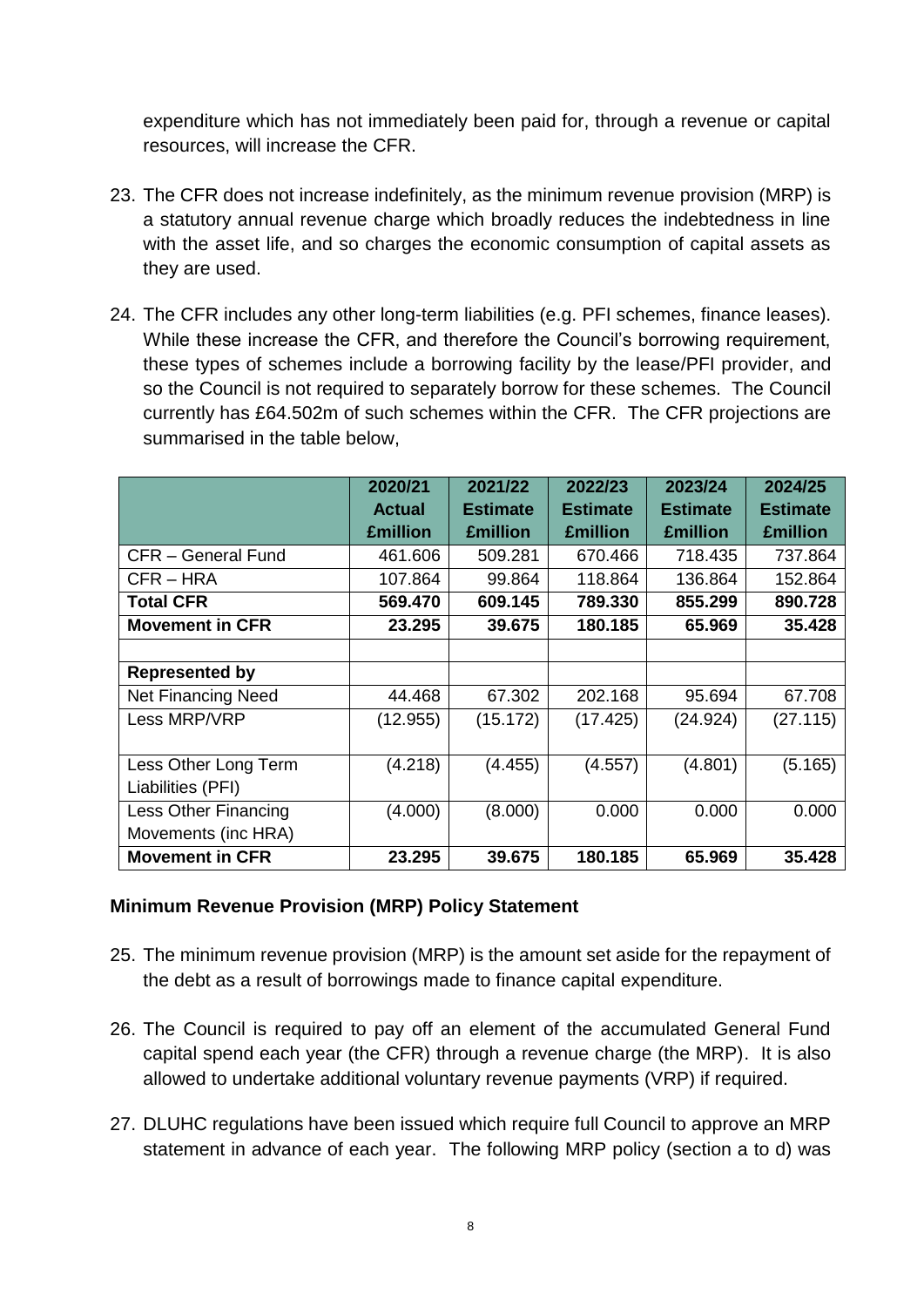approved in October 2017 following a full review. It is recommended that Council approves the same MRP policy for 2022/23.

- a. MRP for capital expenditure incurred wholly or partly by prudential borrowing or credit arrangements: equal Instalments to be determined by reference to the expected life of the asset. Asset life is deemed to begin once the asset becomes operational. MRP will commence from the financial year following the one in which the asset becomes operational.
- b. MRP in respect of prudential borrowing: equal Instalments taken to meet expenditure, which is treated as capital expenditure by virtue of either a capitalisation direction or regulations, will be determined in accordance with the asset life method as recommended by the statutory guidance.
- c. The Council retains the right to make additional voluntary payments to reduce debt if deemed prudent.
- d. Where the Council issues capital loans to third parties (including to its own commercial companies), the expectation is that the funds lent will be re-paid in full at a future date. Therefore, no MRP will set aside in respect of these loans. MRP will however need to be applied as appropriate if it is determined at any point that any such loan will not be re-paid in full. The position of each loan will be reviewed on an annual basis by the Chief Finance Officer.

# **Borrowing**

28. The capital expenditure plans set out in paragraph 20 provide details of the service activity of the Council. The treasury management function ensures that the Council's cash is organised in accordance with the relevant professional codes, so that sufficient cash is available to meet this service activity and the Council's capital strategy. This will involve both the organisation of the cash flow and, where capital plans require, the organisation of appropriate borrowing facilities. The strategy covers the relevant treasury/prudential indicators, the current and projected debt positions and the annual investment strategy.

# **Current Portfolio Position**

29. The overall treasury management portfolio as at 31 March 2021 and for the position as at 31 December 2021 are shown below for both borrowing and investments.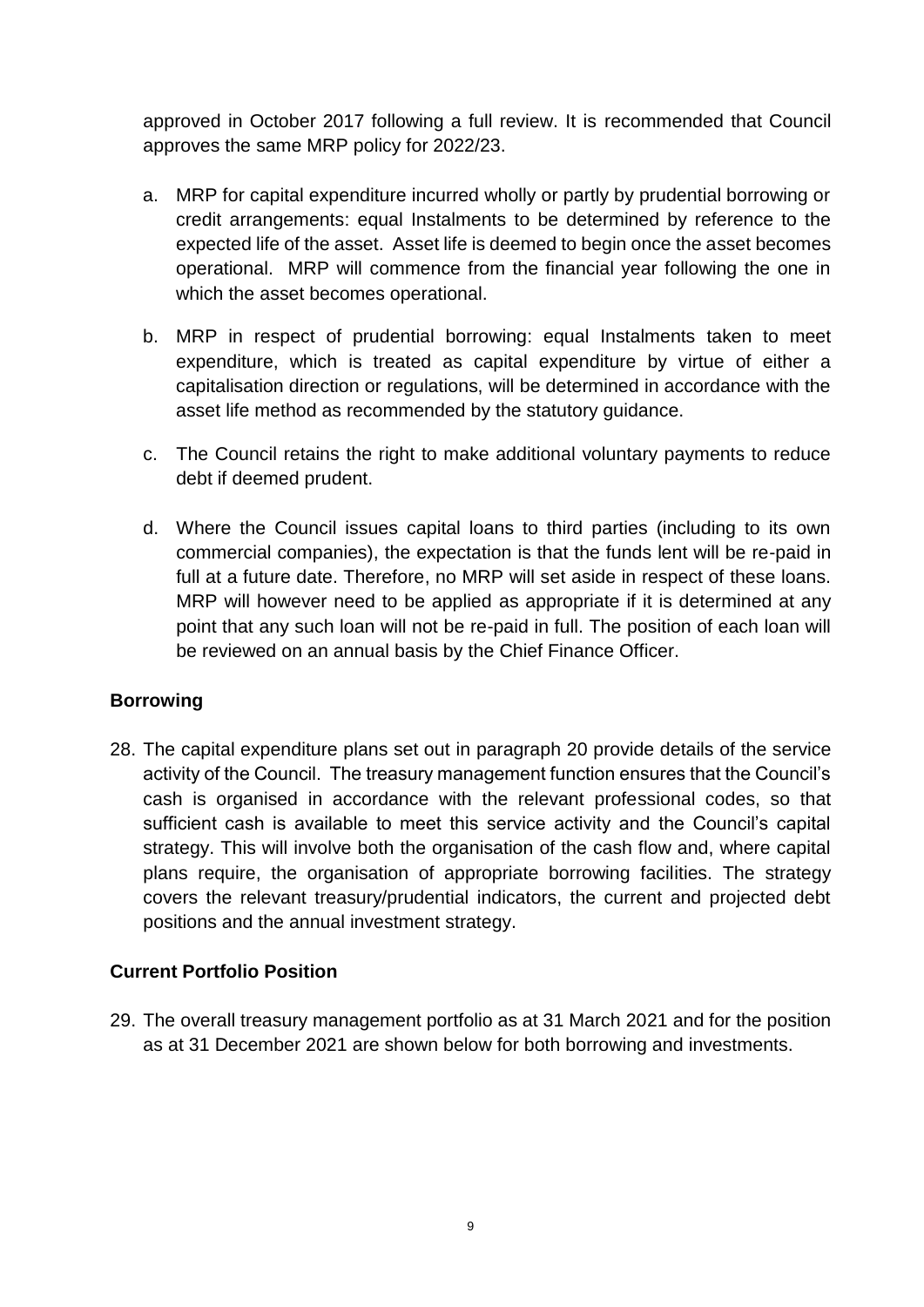| <b>Treasury Portfolio</b>         |                                                |                                  |                                                 |                                   |
|-----------------------------------|------------------------------------------------|----------------------------------|-------------------------------------------------|-----------------------------------|
|                                   | <b>Actual</b><br>31/03/2021<br><b>£million</b> | <b>Actual</b><br>31/03/2021<br>℅ | <b>Current</b><br>31/12/2021<br><b>£million</b> | <b>Current</b><br>31/12/2021<br>% |
| <b>Treasury Investments</b>       |                                                |                                  |                                                 |                                   |
| <b>Banks</b>                      | 79.975                                         | 52.63                            | 114.984                                         | 62.19                             |
| <b>Building Societies</b>         | 0.000                                          | 0.00                             | 10.000                                          | 5.41                              |
| <b>Local Authorities</b>          | 25.500                                         | 17.90                            | 0.00                                            | 0.00                              |
| <b>Money Market Funds</b>         | 41.977                                         | 29.47                            | 59.903                                          | 32.40                             |
| <b>Total Treasury Investments</b> | 142.452                                        | 100.00                           | 184.887                                         | 100.00                            |
|                                   |                                                |                                  |                                                 |                                   |
| <b>Treasury Borrowing</b>         |                                                |                                  |                                                 |                                   |
| <b>PWLB</b>                       | 270.123                                        | 80.35                            | 268.123                                         | 79.91                             |
| <b>Market Loans</b>               | 61.000                                         | 18.15                            | 61.000                                          | 18.18                             |
| <b>Salix</b>                      | 5.034                                          | 1.50                             | 6.417                                           | 1.91                              |
| <b>Total External Borrowing</b>   | 336.157                                        | 100.00                           | 335.540                                         | 100.00                            |
|                                   |                                                |                                  |                                                 |                                   |
| <b>Net Treasury Investments/</b>  | (193.705)                                      |                                  | (150.653)                                       |                                   |
| (Borrowing)                       |                                                |                                  |                                                 |                                   |

30. The Council's forward projections for borrowing are summarised in the tables below. These tables show the actual external gross debt, against the underlying capital borrowing need (the CFR), highlighting any over or under borrowing, for both the general fund and the HRA.

| <b>External Debt</b> | 2020/21         | 2021/22         | 2022/23         | 2023/24         | 2024/25         |
|----------------------|-----------------|-----------------|-----------------|-----------------|-----------------|
| <b>General Fund</b>  | <b>Actual</b>   | <b>Estimate</b> | <b>Estimate</b> | <b>Estimate</b> | <b>Estimate</b> |
|                      | <b>£million</b> | <b>£million</b> | <b>£million</b> | <b>£million</b> | <b>£million</b> |
| Debt at 1 April      | 231.327         | 234.157         | 233.540         | 416.708         | 494.402         |
| Actual/Estimated     | 2.830           | (0.617)         | 183.168         | 77.694          | 51.708          |
| Change in Debt       |                 |                 |                 |                 |                 |
| Debt at 31 March     | 234.157         | 233.540         | 416.708         | 494.402         | 546.110         |
| <b>CFR</b>           | 461.606         | 509.281         | 670.466         | 718.435         | 737.864         |
| <b>PFI Liability</b> | 68.957          | 64.502          | 59.944          | 55.143          | 49.978          |
| Under/ (Over)        | 158.492         | 211.239         | 193.814         | 168.890         | 141.776         |
| <b>Borrowing</b>     |                 |                 |                 |                 |                 |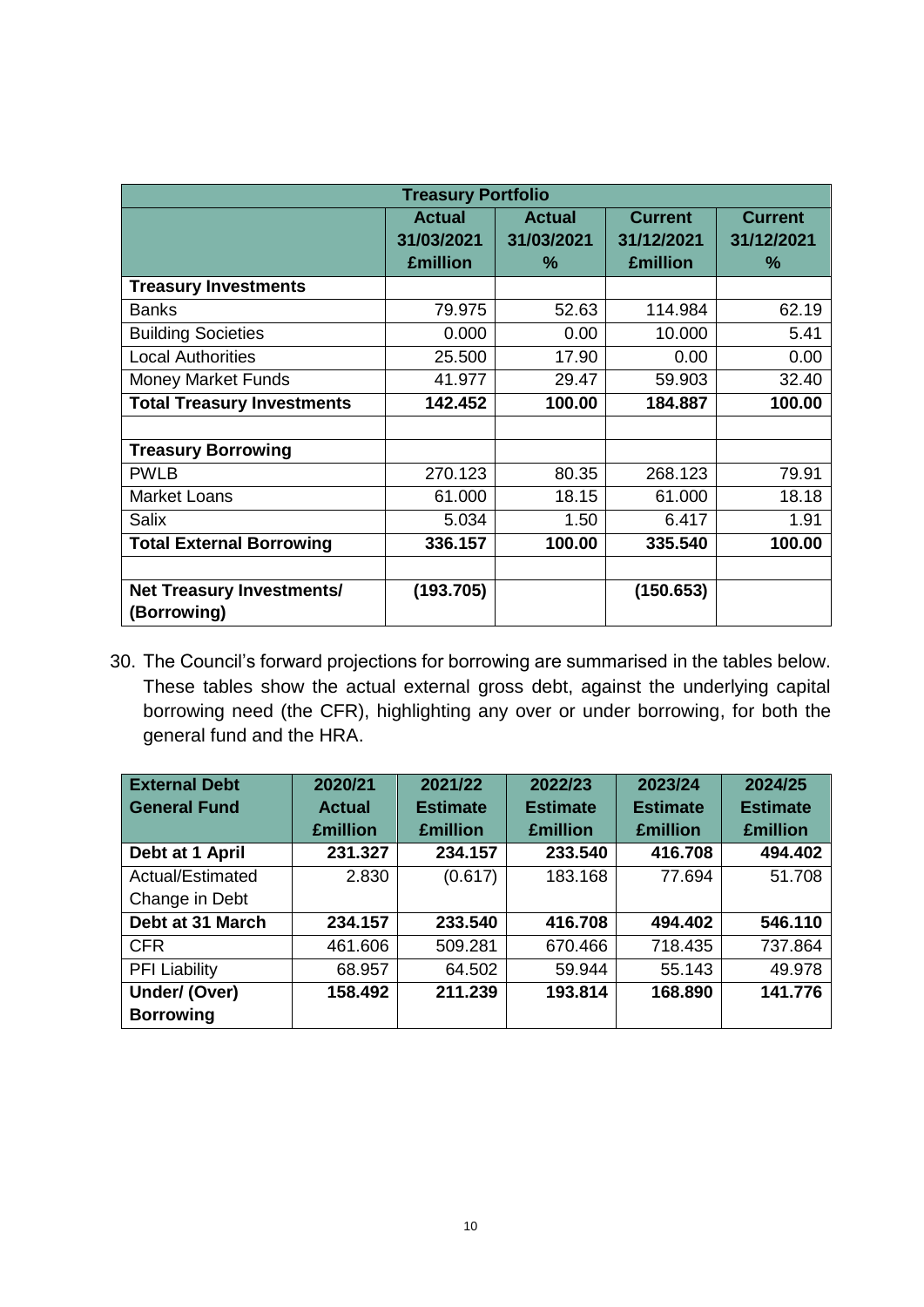| <b>External Debt</b> | 2020/21         | 2021/22         | 2022/23         | 2023/24         | 2024/25         |
|----------------------|-----------------|-----------------|-----------------|-----------------|-----------------|
| <b>HRA</b>           | <b>Actual</b>   | <b>Estimate</b> | <b>Estimate</b> | <b>Estimate</b> | <b>Estimate</b> |
|                      | <b>£million</b> | <b>£million</b> | <b>£million</b> | <b>£million</b> | <b>£million</b> |
| Debt at 1 April      | 106.000         | 102.000         | 94.000          | 113.000         | 131.000         |
| Actual/Estimated     | (4.000)         | (8.000)         | 19.000          | 18.000          | 16.000          |
| Change in Debt       |                 |                 |                 |                 |                 |
| Debt at 31 March     | 102.000         | 94.000          | 113.000         | 131.000         | 147.000         |
| <b>CFR</b>           | 107.864         | 99.864          | 118.864         | 136.864         | 152.864         |
| Under/ (Over)        | 5.864           | 5.864           | 5.864           | 5.864           | 5.684           |
| <b>Borrowing</b>     |                 |                 |                 |                 |                 |

- 31. Within the range of prudential indicators there are a number of key indicators to ensure that the Council operates its activities within well-defined limits. One of these is that the Council needs to ensure that its gross debt does not, except in the short term, exceed the total of the CFR in the preceding year plus the estimates of any additional CFR for 2022/23 and the following two financial years. This allows some flexibility for limited early borrowing for future years but ensures that borrowing is not undertaken for revenue or speculative purposes.
- 32. The Corporate Director of Resources confirms that the Council complied with this prudential indicator in the current year and does not envisage difficulties for the future. This takes into account current commitments, existing plans, and the proposals in this report.

# **Stone Circle**

33. Included in the planned capital programme are loans made to Stone Circle. The amounts are as follows.

| <b>Capital Expenditure</b> | 2020/21         | 2021/22         | 2022/23         | 2023/24         | 2024/25         |
|----------------------------|-----------------|-----------------|-----------------|-----------------|-----------------|
|                            | <b>Actual</b>   | <b>Estimate</b> | <b>Estimate</b> | <b>Estimate</b> | <b>Estimate</b> |
|                            | <b>£million</b> | <b>£million</b> | <b>£million</b> | <b>£million</b> | <b>Emillion</b> |
| Loans to Stone Circle      | 3.030           | 11.561          | 44.538          | 20.978          | 0.799           |

- 34. The Stone Circle loans have been funded entirely by borrowing, which will be funded by revenue savings generated through financial returns from the company, through mark up on the loans and through future dividends. As the Council has maintained an under borrowed position, this means that borrowing has not yet been undertaken to fund this element of the capital programme.
- 35. Borrowing undertaken to fund capital expenditure, including the loans to Stone Circle, is owned and financed by the Council, regardless of whether any income is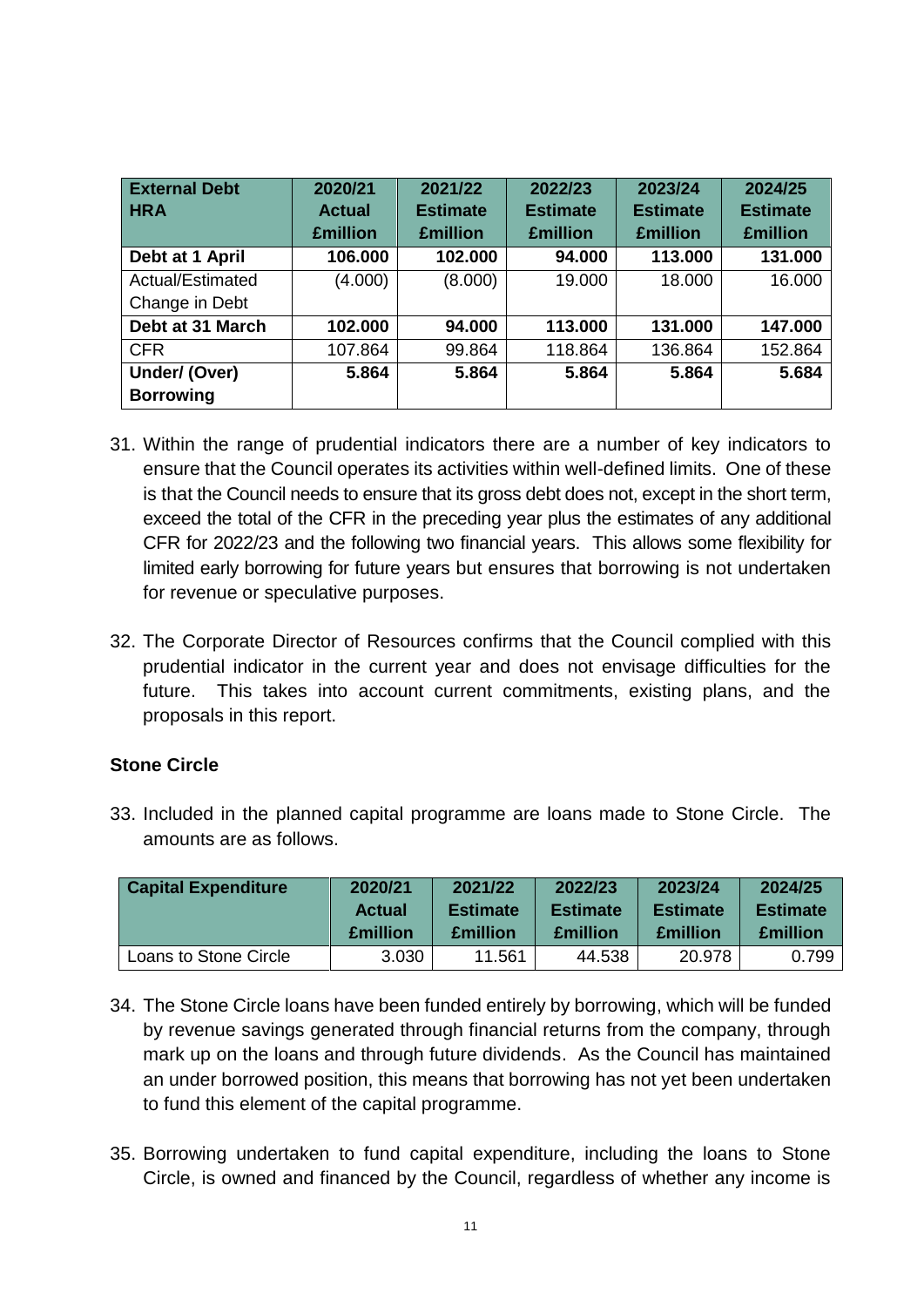received from third party investments. This creates additional credit risk for the Council.

# **Treasury Indicators: Limits to Borrowing Activity**

# **Operational Boundary**

- 36. The operational boundary is the limit beyond which external debt is not normally expected to exceed. In most cases, this would be a similar figure to the CFR, but may be lower or higher depending on the levels of actual debt and the ability to fund under borrowing by other cash resources.
- 37. The operational boundary is based on a prudent estimate of the most likely maximum level of external borrowing for both capital expenditure and cash flow purposes, which is consistent with other budget proposals. The basis of the calculation for HRA borrowing 2022/23 is the HRA CFR.

| <b>Operational Boundary</b>        | 2021/22<br><b>£million</b> | 2022/23<br><b>£million</b> | 2023/24<br><b>£million</b> | 2024/25<br><b>£million</b> |
|------------------------------------|----------------------------|----------------------------|----------------------------|----------------------------|
| <b>General Fund Debt</b>           | 533.735                    | 695.023                    | 743.236                    | 763.028                    |
| <b>HRA Debt</b>                    | 99.864                     | 118.864                    | 136.864                    | 152.864                    |
| <b>Other Long-Term Liabilities</b> | 0.200                      | 0.200                      | 0.200                      | 0.200                      |
| <b>Operational Boundary</b>        | 633.799                    | 814.087                    | 880.300                    | 916.092                    |

# **Authorised Limit for External Debt**

- 38. The authorised limit for debt is a key indicator which represents a control on the maximum level of borrowing. This represents a legal limit beyond which external debt is prohibited, and this limit needs to be set or revised by the full Council. It reflects the level of external debt which, while not desired, could be afforded in the short term, but is not sustainable in the longer term.
- 39. The authorised limit is the statutory limit determined under section 3 (1) of the Local Government Act 2003. The Government retains an option to control either the total of all councils' plans, or those of a specific council, although this power has not yet been exercised.
- 40. The authorised limit is the operational boundary, including an allowance for unplanned and irregular cash movements. It is proposed that an allowance of 2.5% is continued for General Fund borrowing for 2022/23 to 2024/25, but this will be kept under review. The allowance provides for the possibility of additional borrowing during the year as a result of Government support for further schemes and provides headroom where the projection proves too optimistic (payments made earlier or receipt of income delayed against that forecast).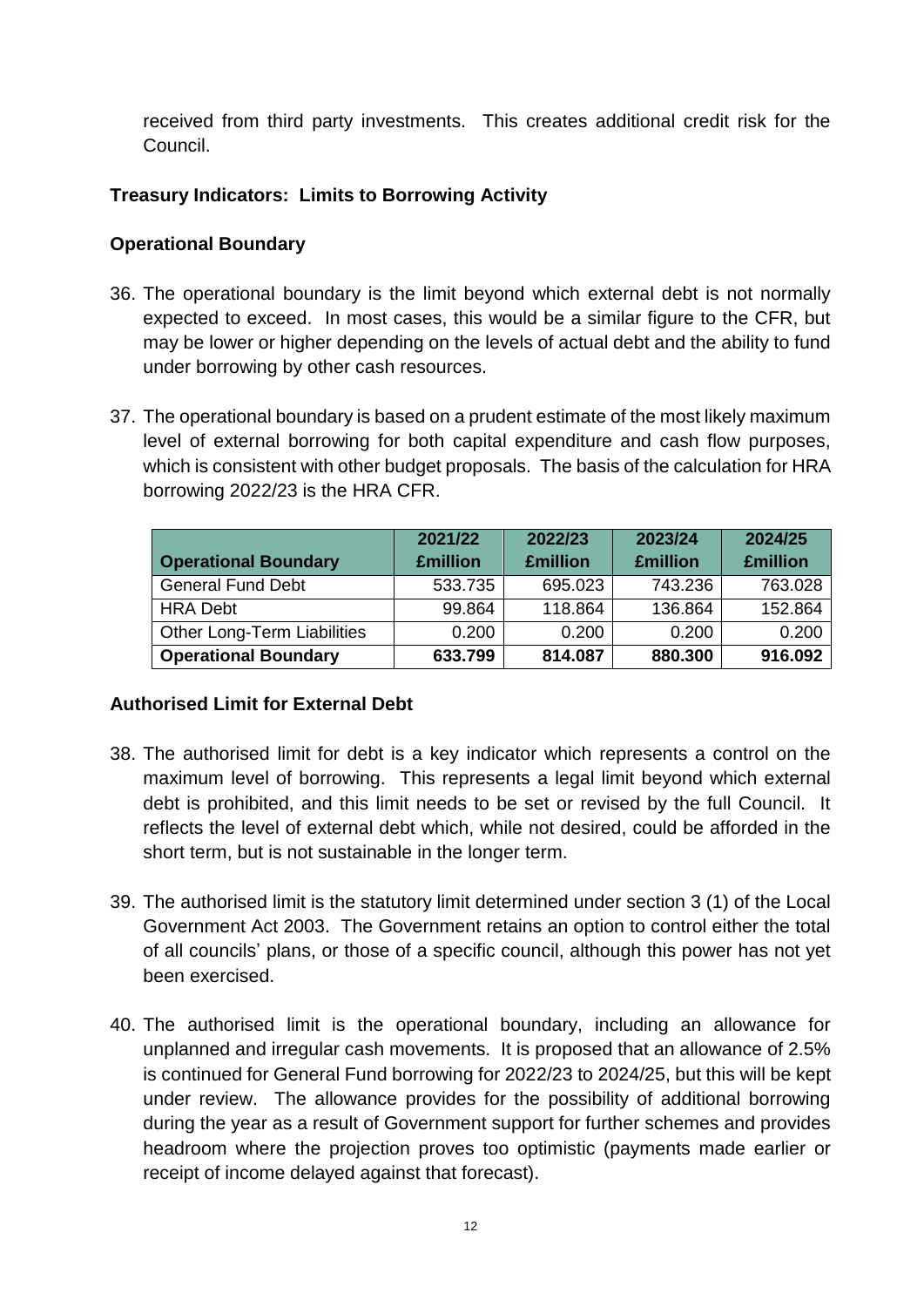41. There is no allowance in respect of HRA borrowing, so it has been decided that this borrowing should not exceed the CFR.

| <b>Authorised Limit</b>     | 2021/22<br><b>£million</b> | 2022/23<br><b>£million</b> | 2023/24<br><b>£million</b> | 2024/25<br><b>£million</b> |
|-----------------------------|----------------------------|----------------------------|----------------------------|----------------------------|
| <b>General Fund Debt</b>    | 547.078                    | 712.399                    | 761.817                    | 782.104                    |
| <b>HRA Debt</b>             | 99.864                     | 118.864                    | 136.864                    | 152.864                    |
| Other Long-Term Liabilities | 0.200                      | 0.200                      | 0.200                      | 0.200                      |
| <b>Authorised Limit</b>     | 647.142                    | 831.463                    | 898.881                    | 935.168                    |

42. The following bar/line graph shows external debt against the CFR, operation boundary and authorised limit.



# **Monitoring and Reporting of the Prudential Indicators**

- 43. Progress will be monitored throughout the year, particularly against the two borrowing limits (operational boundary and authorised limit) above. Cabinet will be kept informed of any issues that arise, including potential or actual breaches.
- 44. The elements within the Authorised Limit and the Operational Boundary, for borrowing and other long-term liabilities require the approval of the Council. In order to give operational flexibility, members are asked to delegate to the Corporate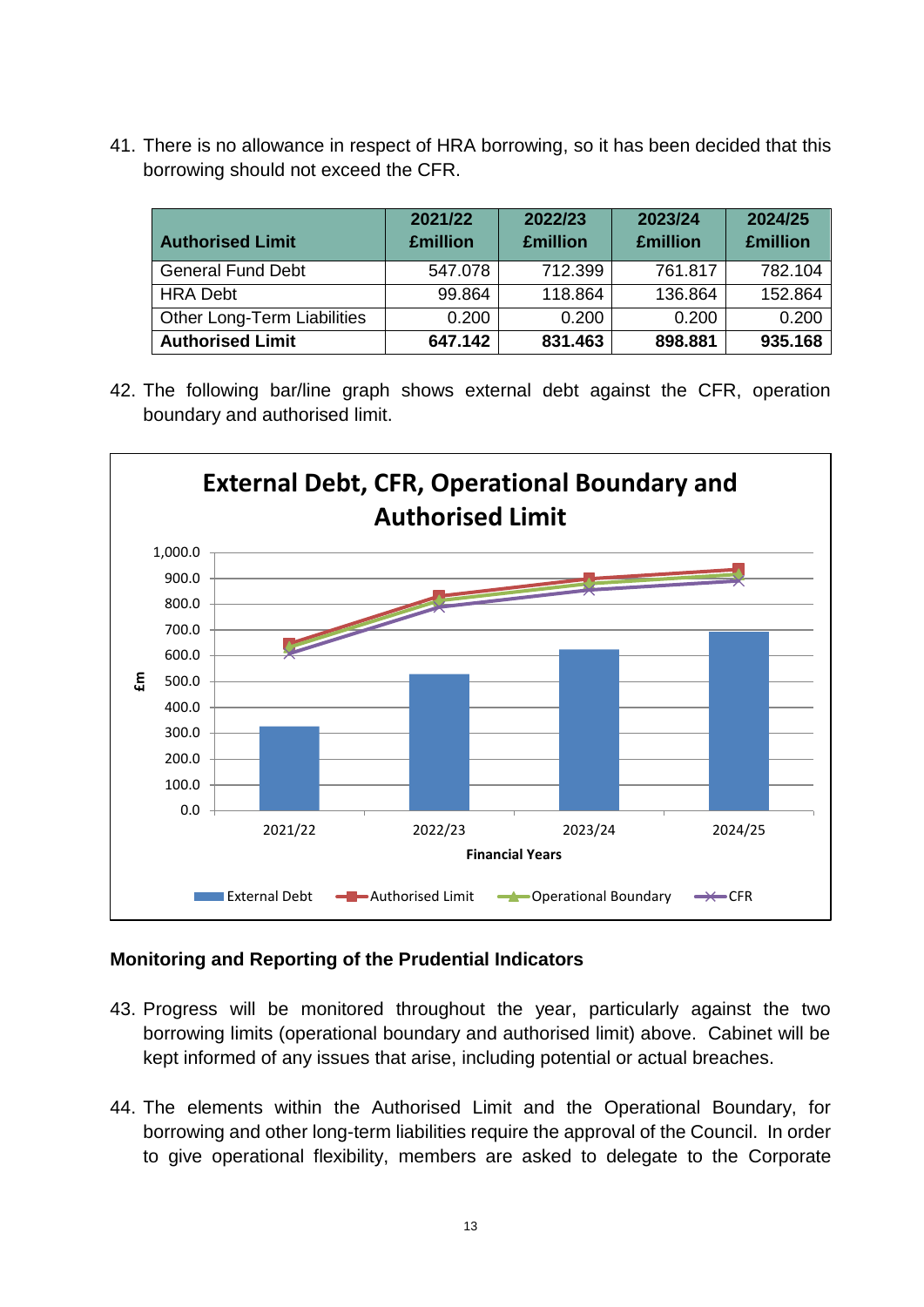Director of Resources, the ability to effect movements between the two elements where this is considered necessary. Any such changes will be reported to members.

- 45. The operational boundary is a key management tool for in-year monitoring. It will not be significant if the operational boundary is breached temporarily on occasions due to variations in cash flow. However, a sustained or regular trend above the operational boundary is considered significant and will lead to further investigation and action as appropriate.
- 46. Any breach of the operational boundary will be reported to members at the earliest meeting following the breach. The authorised limit will in addition need to provide headroom over and above the operational boundary, sufficient for unusual cash movements, for example, and should not be breached.

### **Borrowing Strategy**

- 47. The Council is currently maintaining an under-borrowed position. This means that the capital borrowing need, (the Capital Financing Requirement) has not been fully funded with loan debt as cash supporting the Council's reserves, balances and cash flow have been used as a temporary measure (internal borrowing). This strategy is prudent, as investment returns are low and counterparty risk is still an issue that needs to be considered.
- 48. Against this background and the risks within the economic forecast, caution will be adopted with the 2022/23 treasury operations. The Corporate Director of Resources & Deputy Chief Executive (S151 Officer) will, through delegation and reporting, monitor interest rates in financial markets and adopt a pragmatic approach to changing circumstances:
	- a) if it was considered that there was a significant risk of a sharp fall in long and short-term rates, (e.g. due to a marked increase of risks around relapse into recession or of risks of deflation), then long term borrowings will be postponed.
	- b) if it was considered that there was a significant risk of a much sharper rise in long and short-term rates than that currently forecast, perhaps arising from an acceleration in the rate of increase in central rates in the USA and UK, an increase in world economic activity or a sudden increase in inflation risks, then the portfolio position will be re-appraised. Most likely, fixed rate funding will be drawn whilst interest rates are lower than projected to be in the next few years.
- 49. Any decisions will be reported to Cabinet at the earliest meeting following the decision.

# **Rate and Timing of Borrowing**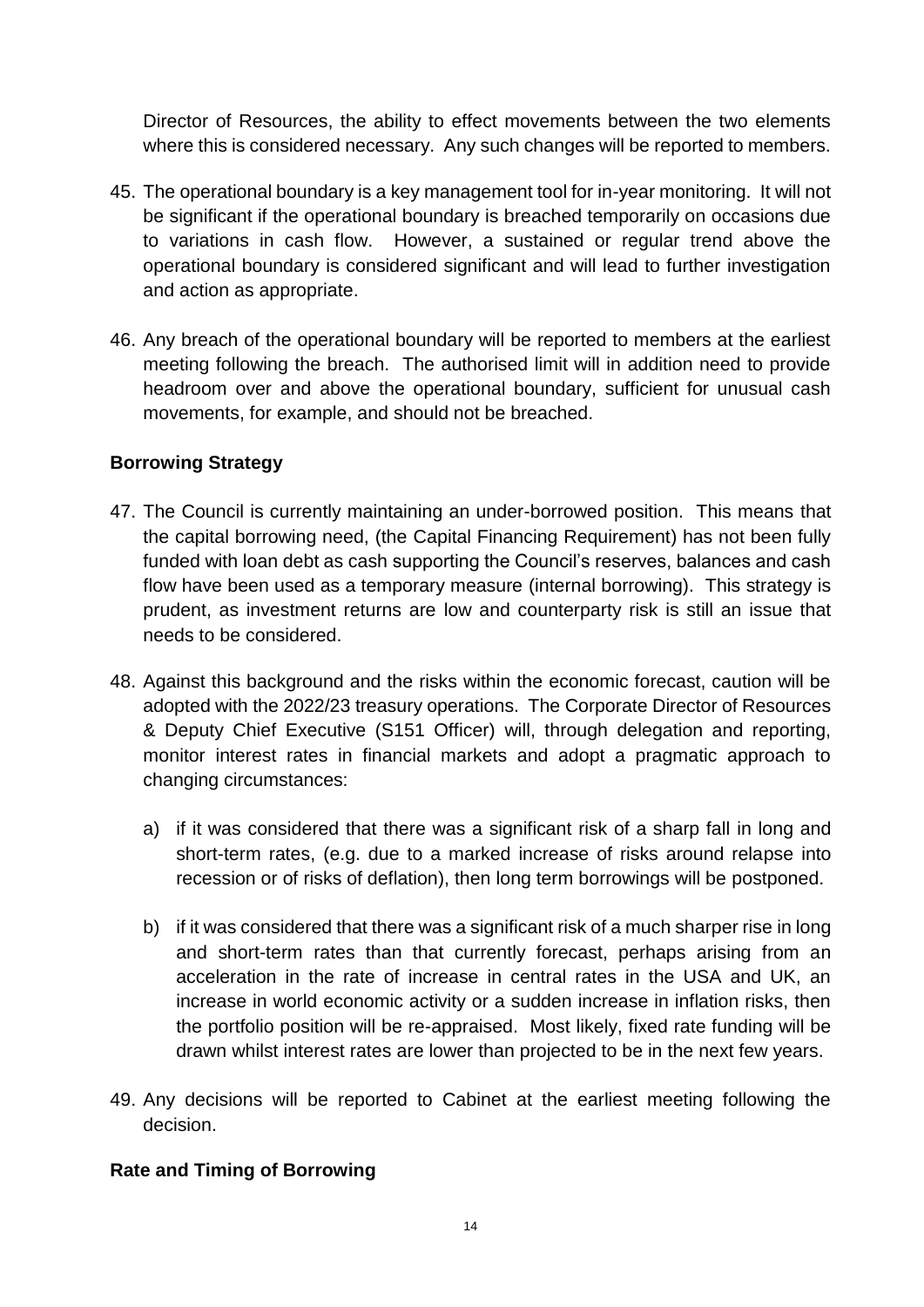- 50. In 2022/23 one PWLB loan will mature and become repayable as follows,
	- £8m in March 2023 (HRA)
- 51. This loan may be refinanced depending on the Council's overall internal borrowing position, and the nature of the current economic climate
- 52. The timing of any borrowing is crucial in terms of interest rates and the potential to minimise interest costs. Prior to any actual borrowing the treasury team will, in conjunction with our treasury advisers, proactively manage the interest rate position, using all information available to inform the borrowing decision.
- 53. It is not always possible to obtain the lowest rates of interest, as there is a risk that unforeseen events can significantly alter the level of rates, however, ongoing active monitoring of rates will mitigate against this risk.

# **Short Term Cash Deficits**

54. Temporary loans, where both the borrower and lender have the option to redeem the loan within twelve months, are used to offset short term revenue cash deficits. They may also be used to cover short term capital requirements until longer term loans become more cost effective. The majority of these loans will be at fixed interest rates, maturing on specific dates. The strategy is that the Council shall utilise temporary loans for any short-term cash deficits that arise in respect of revenue and/or capital.

### **Short Term Cash Surpluses**

55. It is anticipated that temporary short term (up to three months) cash surpluses will arise regularly during the year, due to timing differences between income streams and payments. Investment of these surpluses will be in specific investments (e.g. short-term Sterling investments of less than one year). Such investments will normally be short term deposits maturing on specific dates that reflect cash flow requirements at the date the deposit is made. However, under certain market conditions, money market funds will be used, particularly if they provide improved returns.

### **Longer Term Cash Surpluses (over three months, up to one year)**

56. Some cash surpluses, for example core revenue balances, net creditors, accrued reserves and special funds such as those for insurance and PFI can be invested on a long-term basis. These cash surpluses may be used for capital financing requirements, where longer term interest rates mean that it is less cost effective to take out longer-term loans.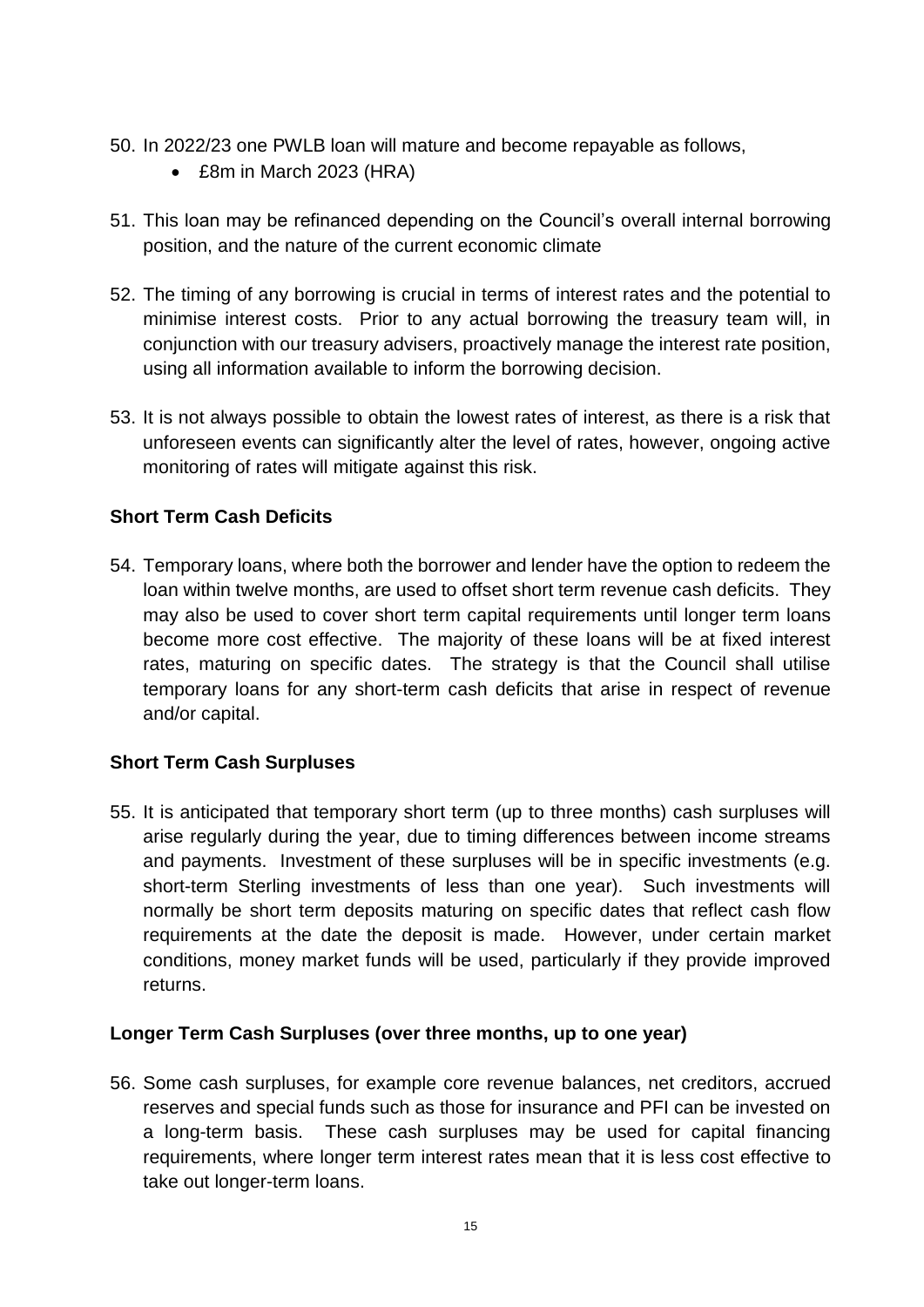- 57. Improved returns may be obtained by placing these surpluses in money market funds. The Corporate Director of Resources & Deputy Chief Executive (S151 Officer) has delegated authority to select money market funds and appoint external cash managers within the current approved strategy and it is proposed that this authority is retained.
- 58. The proposed Investment Strategy for 2022/23 continues to include the use of unspecified investments (e.g. more than 12 months to maturity and for which external professional advice is required) that the Council's treasury adviser may recommend for investment of longer term cash surpluses.

### **Policy on Borrowing in Advance of Need**

- 59. The Prudential Code issued by CIPFA requires that a council should not borrow more than, or in advance of need purely to profit from the investment of the extra sums borrowed. This Statutory Guidance requires that where borrowing in advance is enacted by a council that the rationale for the decision is clearly set out to ensure that external auditors, tax payers and interested parties are able to hold the council to account for the reasons for the borrowing. This will be included in the decisionmaking process
- 60. The Council will not borrow more than or in advance of its needs purely in order to profit from the investment of the extra sums borrowed. Any decision to borrow in advance will be within forward approved Capital Financing Requirement estimates and will be considered carefully to ensure that value for money can be demonstrated and that the Council can ensure the security of such funds.
- 61. Risks associated with any borrowing in advance activity will be subject to prior appraisal and subsequent reporting through the mid-year or annual reporting mechanism.

### **Debt Rescheduling**

- 62. Rescheduling of current borrowing within the current debt portfolio is unlikely, as there is a very large difference between premature redemption rates and new borrowing rates.
- 63. Any rescheduling will be reported to members in a treasury report at the earliest meeting following its action.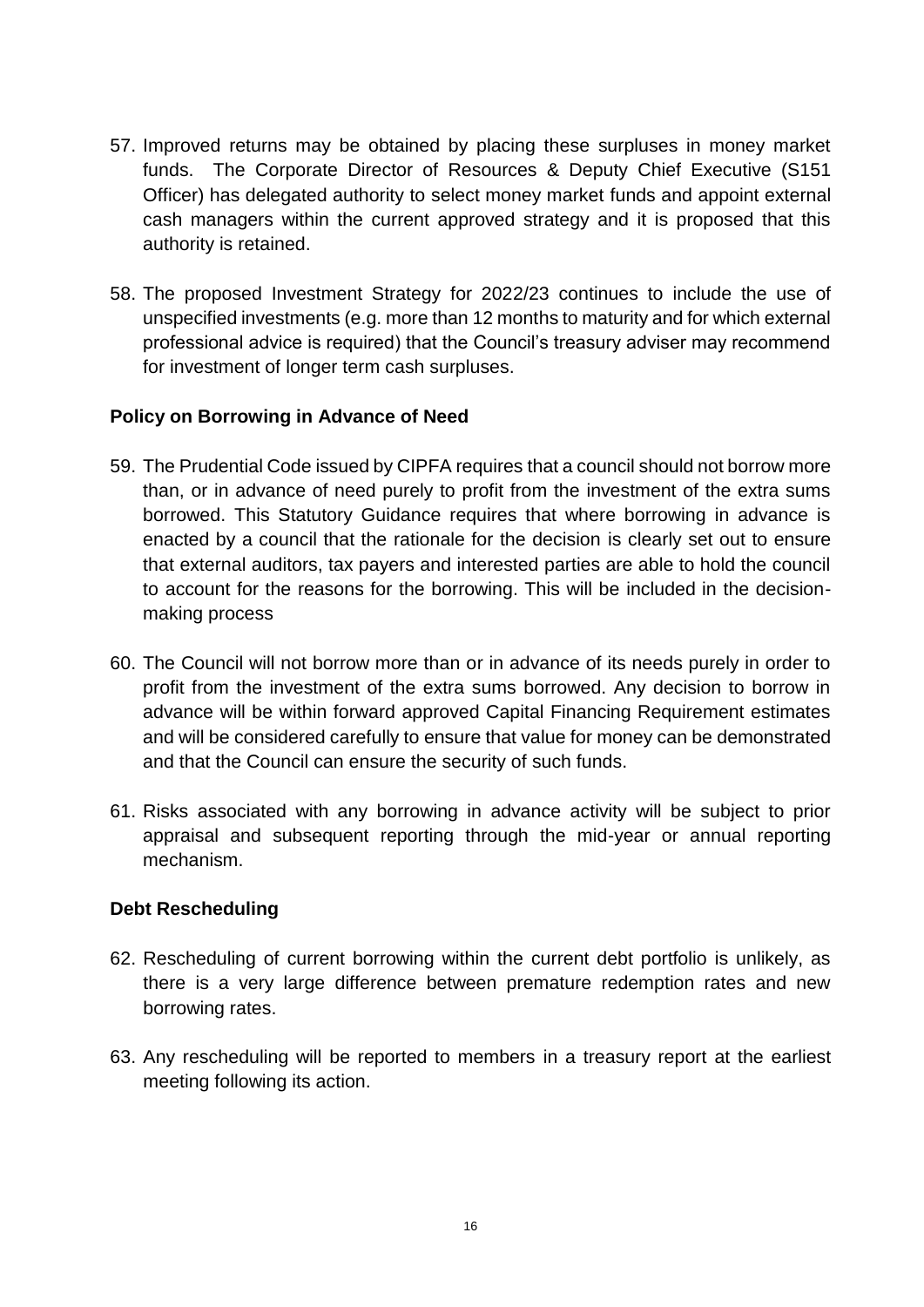# **Sources of Borrowing**

- 64. Currently the PWLB certainty rate is set at gilts plus 80 basis points for both HRA and Non-HRA borrowing. However, consideration may still need to be given to funding from the following sources for the following reasons,
	- a. Local Authorities Primarily shorter dated maturities out to 3 years or so, as this is cheaper than the certainty rate
	- b. Financial Institutions Primarily insurance companies and pension funds but also some banks, out of forward dates where the objective is to avoid the 'cost of carry' or to achieve refinancing certainty over the next few years
- 65. Our advisors will keep the Council informed as to the relative merits of each of these alternative funding sources.

# **Annual Investment Strategy**

# **Investment Policy – Management of Risk**

- 66. The DLUHC and CIPFA have extended the meaning of investments to include both financial and non-financial investments. This report deals solely with financial investments, (managed by the treasury management team). Non-financial investments, i.e. the purchase of income yielding assets, are covered in the Capital Strategy.
- 67. Council's investment policy has regard to the following,
	- DLUHC Guidance on Local Government Investments ("the Guidance")
	- CIPFA Treasury Management in Public Services Code of Practice and Cross Sectoral Guidance Notes 2017 ("the Code").
	- CIPFA Treasury Management Guidance Notes 2018.
- 68. The Council's investment priorities will be security first, portfolio liquidity second, then yield (return).
- 69. The above guidance from the MHCLG and CIPFA place a high priority on the management of risk. The Council has adopted a prudent approach to managing risk and defines its risk appetite by the following means,
	- a) Minimum acceptable credit criteria are applied in order to generate a list of highly creditworthy counterparties. This also enables diversification and thus avoidance of concentration risk. The key ratings used to monitor counterparties are the short term and long-term ratings.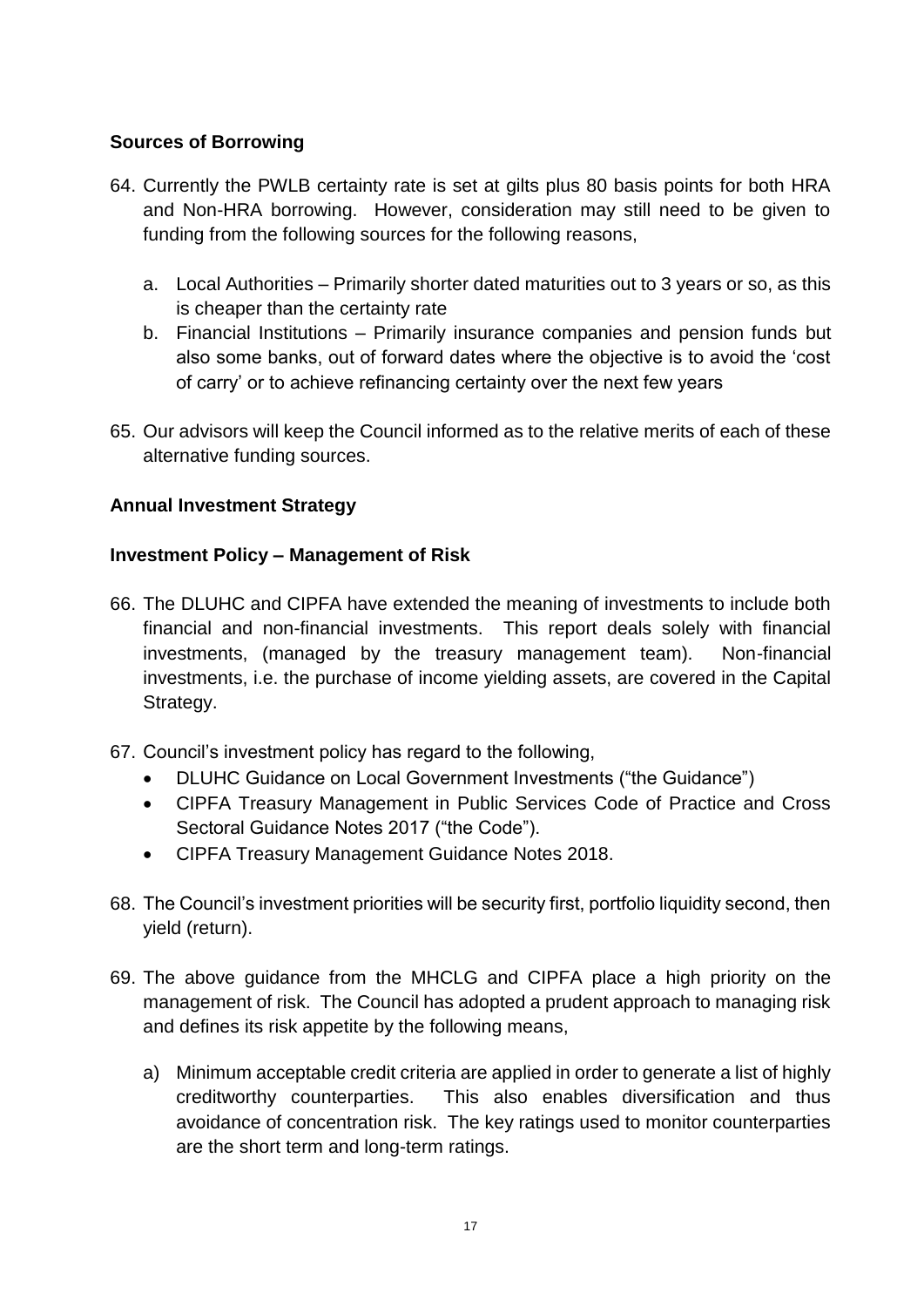- b) Other information ratings will not be the sole determinant of the quality of an institution; it is important to continually assess and monitor the financial sector on both a micro and macro basis and in relation to the economic and political environments in which institutions operate. The assessment will also take account of information that reflects the opinion of the markets. To achieve this consideration the Council will engage with its advisors to maintain a monitor on market pricing such as credit default swaps and overlay that information on top of the credit ratings.
- c) Other information sources used will include the financial press, share price and other such information pertaining to the banking sector in order to establish the most robust scrutiny process on the suitability of potential investment counterparties.
- d) The Council has defined the list of types of investment instruments that the treasury management team are authorised to use. There are two lists in Appendix B under the categories of 'specified' and 'non-specified' investments.
	- a) Specified Investments are those with a high level of credit quality and subject to a maturity limit of one year. Or have less than one year to run until maturity, if originally they were classified as being non-specified investments solely due to the maturity period exceeding one year.
	- b) Non-specified investments are those with less high credit quality, may be for periods in excess of one year, and/or are more complex instruments which require greater consideration by members and officers before being authorised for use.
- e) Non-specified investments limit. The Council has determined that it will limit the maximum total exposure to non-specified investments to be £30m, in line with the limits for investments for longer than 365 days.
- f) Lending Limits, (amounts and maturity) for each counterparty will be set through applying the matrix in paragraph 83 and 85.
- g) The Council will set a limit for the amount of its investments which are invested for longer than 365 days (see paragraph 100)
- h) Investments will only be placed with counterparties from countries with a specified minimum sovereign rating (see paragraph 85)
- i) The Council has engaged external consultants (see paragraphs 16 18) to provide expert advice on how to optimise an appropriate balance on security, liquidity and yield, given the risk appetite of the Council in the context of the expected level of cash balances and need for liquidity throughout the year.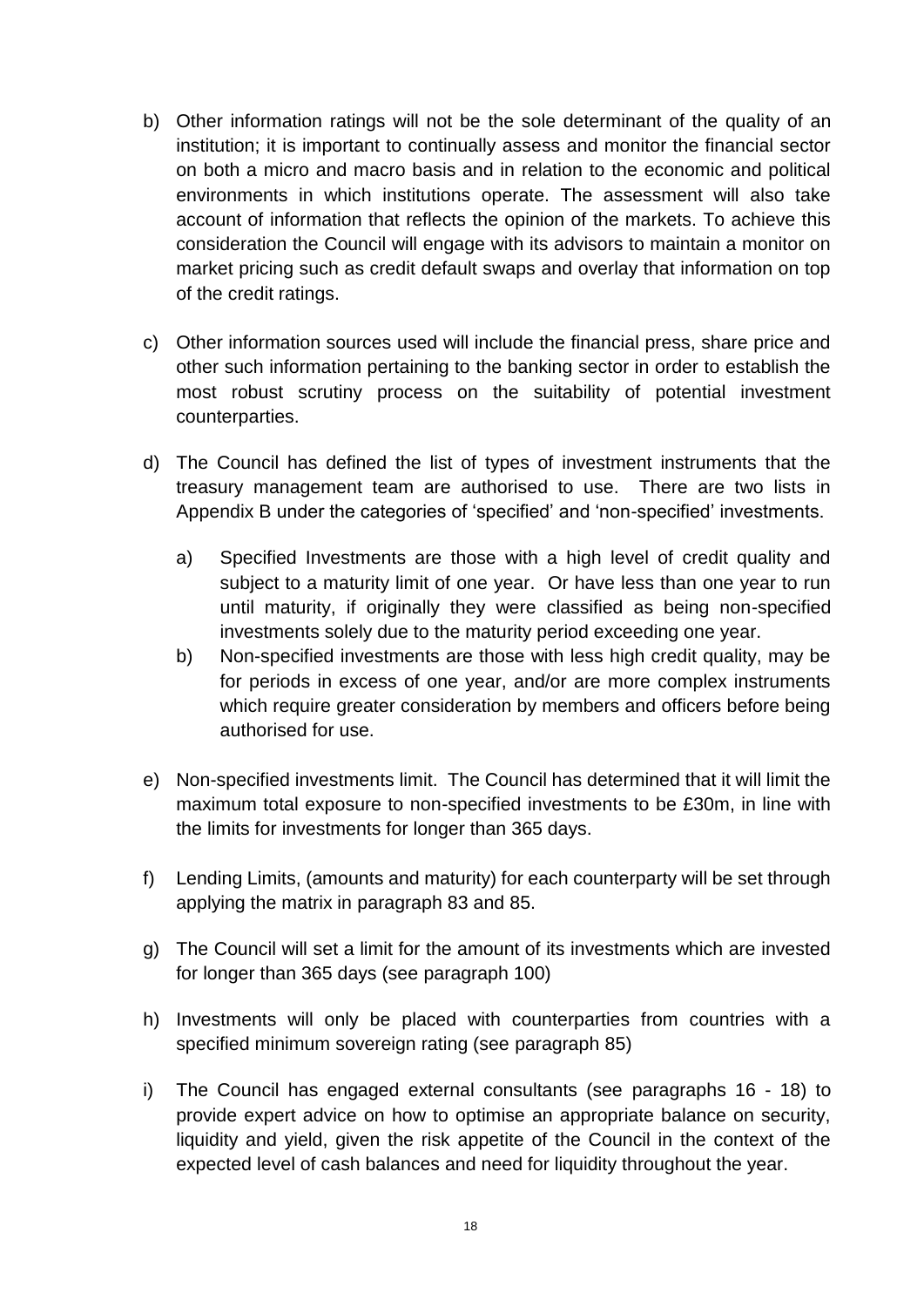- j) All investments will be denominated in sterling.
- k) As a result of the change in accounting standards for 2020/21 under IFRS 9, the Council will consider the implications of investment instruments which could result in an adverse movement in the value of the amount invested and resultant charges at the end of the year to the General Fund. (In November 2018, the MHCLG concluded a consultation for a temporary override to allow English local authorities time to adjust their portfolio of all pooled investments by announcing a statutory override to delay implementation of IFRS 9 for five years ending 31 March 2023)
- 70. The Council will also pursue value for money in treasury management and will monitor the yield from investment income against appropriate benchmarks for investment performance (see paragraph 89). Regular monitoring of investment performance will be carried out during the year.
- 71. Property funds offer enhanced returns over the longer term, but are more volatile in the short term. These allow the Authority to diversify into asset classes other than cash without the need to own and manage the underlying investments. Because these funds have no defined maturity date, but are available for withdrawal after a notice period, their performance and continued suitability in meeting the Council's investment objectives will be monitored regularly.
- 72. The Council will consider an investment in the CCLA Property Fund (a fund tailored to Local Authorities), and investment limits have been set as per non-specified investments.
- 73. For 2022/23, the Council request approval to consider investments into other Property funds in addition to CCLA. This would provide additional diversification of the Council's investments and the potential for earning a higher investment yield on the core investment balance without detriment to security for this type of investment.
- 74. Investment in property funds generates an elevated rate of return, and this will almost always introduce a greater level of risk. By carefully considering and understanding the nature of these risks, an informed decision as to the appropriateness of an investment into property funds can be taken.
- 75. The use of property funds can be deemed capital expenditure, and as such will be an application, (spending), of capital resources. Officers of the Council will seek guidance on the status of any fund it may consider using. Appropriate due diligence will also be undertaken before investment of this type is undertaken.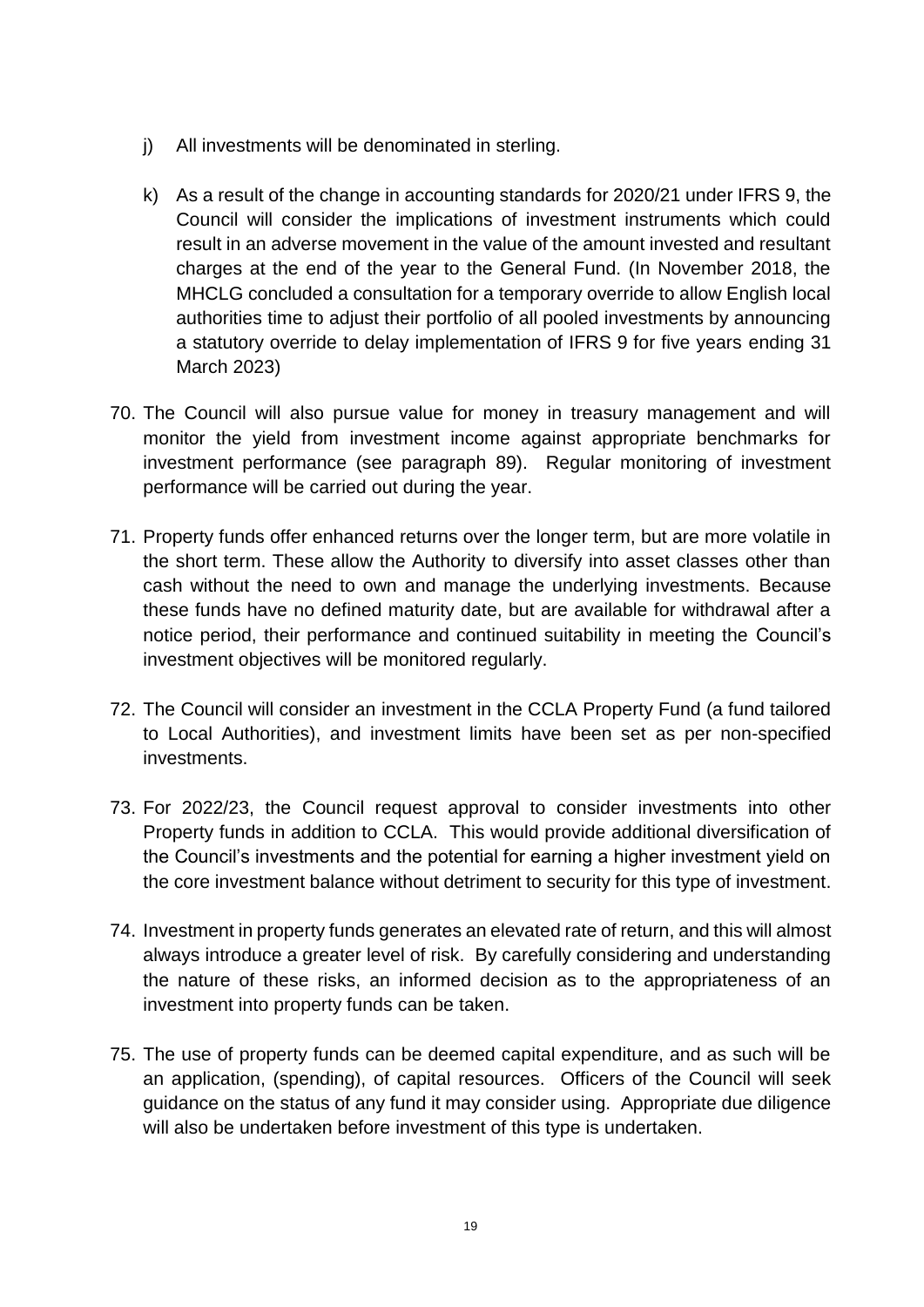# **Third Party Loans**

76. The Council has the power to lend monies to third parties. Appendix F sets out the Council's framework within which it may consider advancing loans to third party organisations. This has been reviewed by officers, who have concluded that it is still relevant and fit for purpose.

# **Changes in Investment Policy from 2021/22**

- 77. The following changes have been made to the investment policy from the previous year.
	- The use of property funds (in addition to the CCLA fund) has been added to investment policy. An investment in this type of instrument will be used in line with guidance from the Council's treasury advisors, and appropriate levels of core cash balances.

# **Creditworthiness Policy**

- 78. The Council applies the creditworthiness service provided by Link Asset Services. This service employs a sophisticated modelling approach, utilising credit ratings from the three main credit rating agencies - Fitch, Moodys and Standard & Poors. The credit ratings of counterparties are supplemented with the following overlays:
	- Watches and outlooks from credit rating agencies;
	- CDS spreads to give early warning of likely changes in credit ratings;
	- Sovereign ratings to select counterparties from only the most creditworthy countries.
- 79. The above modelling approach combines credit ratings, credit watches and credit outlooks in a weighted scoring system which is then combined with an overlay of CDS spreads for which the end product is a series of colour coded bands which indicate the relative creditworthiness of counterparties. These colour codes are used by the Council to determine the suggested duration for investments. The Council will therefore use counterparties within the following durational bands: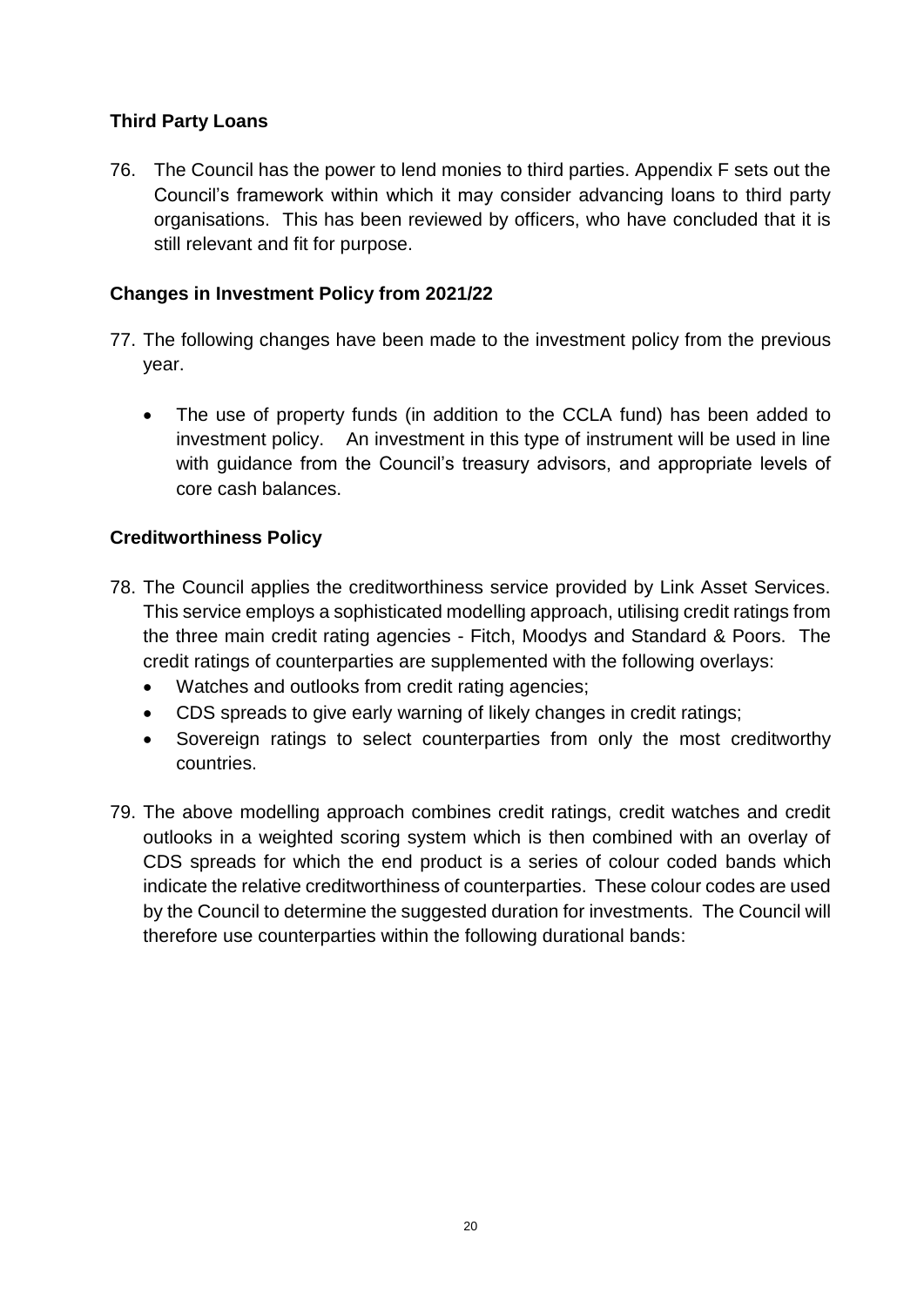| <b>Colour</b> | <b>Maximum Investment</b>                                              |
|---------------|------------------------------------------------------------------------|
| Yellow        | 5 years                                                                |
| Dark Pink     | 5 years (for ultra-short dated bond funds with a credit score of 1.25) |
| Light Pink    | 5 years (for ultra-short dated bond funds with a credit score of 1.5)  |
| Purple        | 2 years                                                                |
| <b>Blue</b>   | 1 year (only applies to nationalised or semi nationalised UK banks)    |
| Orange        | 1 year                                                                 |
| Red           | 6 months                                                               |
| Green         | 100 days                                                               |
| No colour     | not to be used                                                         |

- 80. The Link creditworthiness service uses a wider array of information other than just primary ratings. Furthermore, by using a risk weighted scoring system, it does not give undue preponderance to just one agency's ratings.
- 81. All credit ratings will be monitored daily. The Council is alerted to changes to ratings of all three agencies through its use of the Link Asset Services' creditworthiness service.
	- If a downgrade results in the counterparty/investment scheme no longer meeting the Council's minimum criteria, its further use as a new investment will be withdrawn immediately.
	- In addition to the use of credit ratings the Council will be advised of information in movements in credit default swap spreads against the iTraxx benchmark and other market data on a daily basis via its Passport website, provided exclusively to it by Link Asset Services. Extreme market movements may result in downgrade of an institution or removal from the Council's lending list.
- 82. Sole reliance will not be placed on the use of this external service. In addition, the Council will also use market data and market information, information on any external support for banks to help support its decision making process.
- 83. In addition to the above creditworthiness criteria, the following limits will be applied to the total cumulative investments placed with an individual institution (or group of institutions where there is common ownership):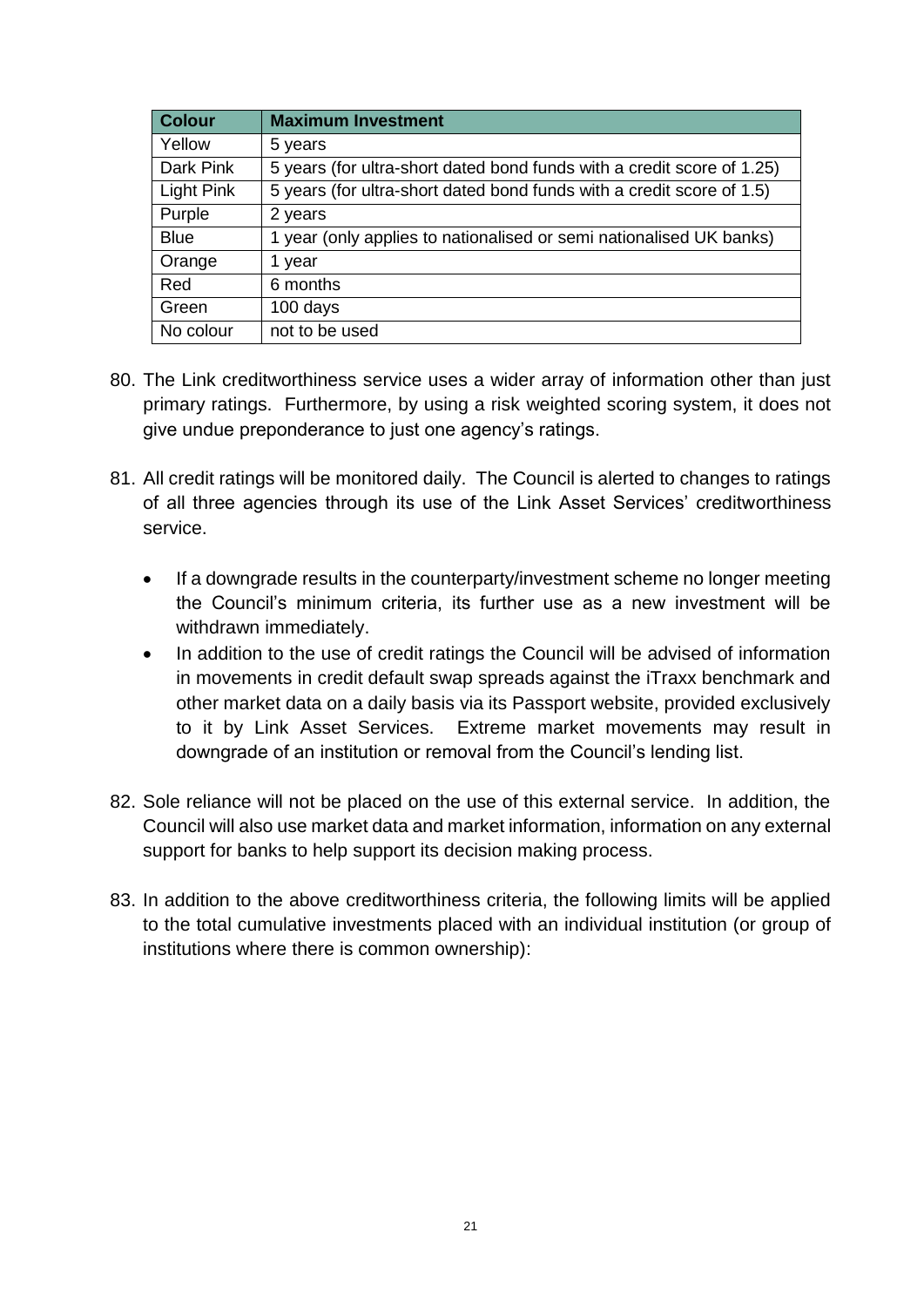| <b>Monetary Limit</b> | <b>Counterparties</b>                                                   |
|-----------------------|-------------------------------------------------------------------------|
| Up to £30 million     | <b>Money Market Funds</b>                                               |
| Up to £15 million     | UK incorporated banks with a long term credit rating of at least AA     |
|                       | Overseas banks that have a long term credit rating of at least AA       |
|                       | Multilateral development banks                                          |
|                       | Local authorities and other public bodies                               |
| Up to £12 million     | Government backed UK banks and UK building societies and their          |
|                       | subsidiaries                                                            |
| Up to £10 million     | UK incorporated banks with a long term credit rating of less than       |
|                       | AA.                                                                     |
|                       | Overseas banks with a long term credit rating of less than AA           |
|                       | <b>UK Building societies</b>                                            |
|                       | Government backed overseas banks and their subsidiaries                 |
|                       | HSBC (for balances within the bank account, held on an overnight        |
|                       | basis - to differentiate from above bank limit for fixed term deposits) |

### **Changes in Creditworthiness Policy from 2021/22**

84. There have been no changes to the Creditworthiness Policy from the previous year.

### **Other Limits**

- 85. Due care will be taken to consider the exposure of the Council's total investment portfolio to non-specified investments, countries, groups and sectors.
	- a. Non-specified investment limit. The Council has determined that it will limit the maximum total exposure to non-specified investments as being £30m.
	- b. Country limit. The Council has determined that it will only use approved counterparties from the UK and countries with a minimum sovereign credit rating of AA- from Fitch (or equivalent). The list of countries that qualify using this credit criteria as at the date of this report are shown in Appendix C. This list will be added to, or deducted from, by officers should ratings change in accordance with this policy.
	- c. Other limits. Limits in place above will apply to a group of counterparties.

#### **Investment Strategy**

- 86. Investments will be made with reference to the core balance and cash flow requirements and the outlook for short term interest rates (i.e. rates for investments up to 12 months)
- 87. Greater returns are usually obtainable by investing for longer periods. While most cash balances are required to manage the ups and downs of cash flow, where cash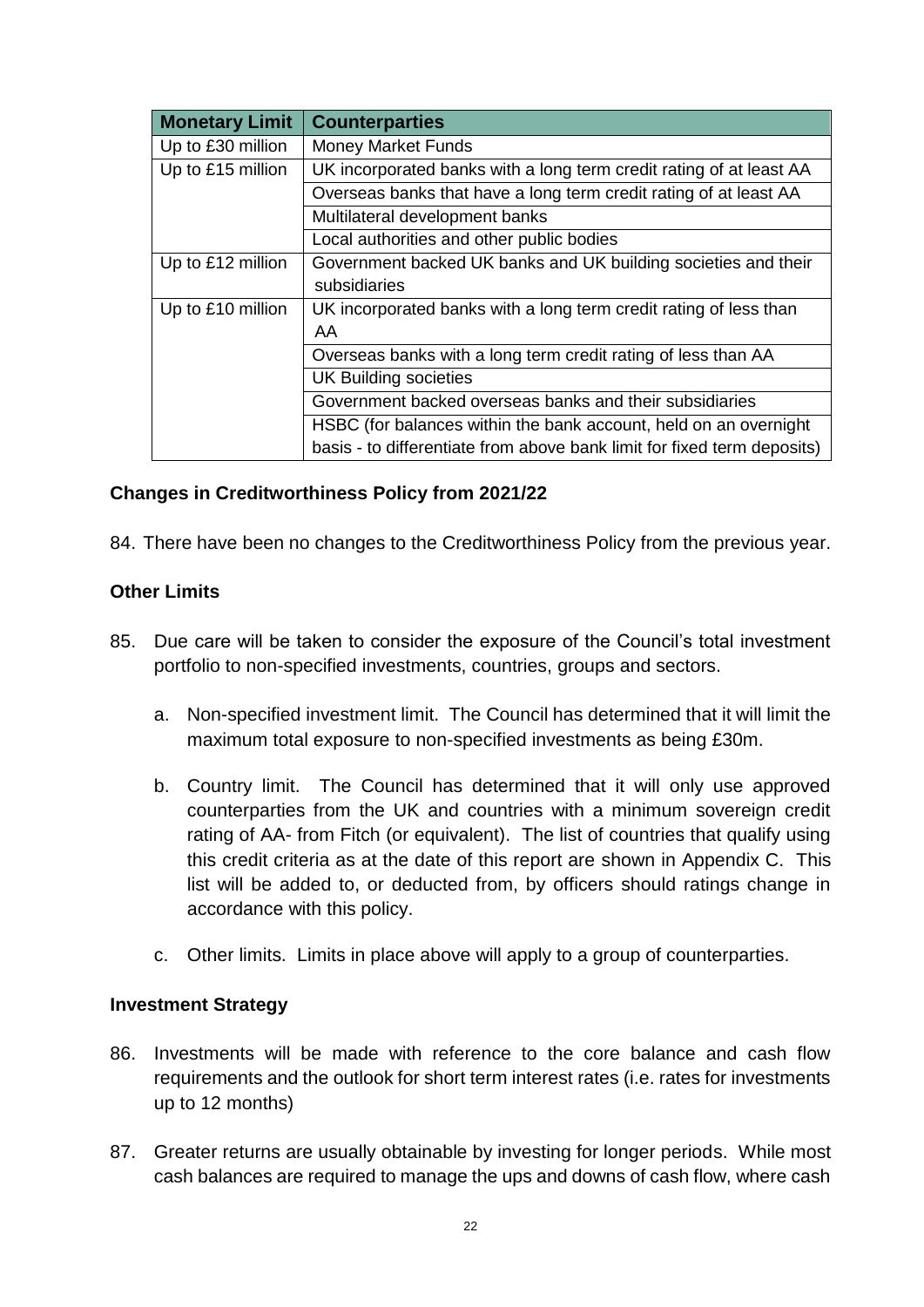sums can be identified that could be invested for longer periods, the potential value from longer term investments will be carefully assessed.

- If it is thought that Bank Rate is likely to rise significantly within the time horizon being considered, then consideration will be given to keeping most investments as being short term
- Conversely, if it is thought that Bank Rate is likely to fall within that time period, consideration will be given to locking in higher rates currently obtainable, for longer periods.

# **Investment Returns Expectations**

- 88. The current forecast for the next increase in bank rate (from 0.25% to 0.50%) is in May 2022.
- 89. The suggested budgeted investment earnings rates for returns on investments places for periods up to about 3 months during each financial year are as follows,

| Year               | <b>Budgeted Earnings Rate</b> |
|--------------------|-------------------------------|
| 2022/23            | 0.50%                         |
| 2023/24            | 0.75%                         |
| 2024/25            | 1.00%                         |
| 2025/26            | 1.25%                         |
| <b>Later Years</b> | 2.00%                         |

90. Given the above, for its cashflow generated balances, the treasury officers will seek to utilise the money market funds and short dated deposits, in order to benefit from the compounding of interest.

# **Changes to Investment Strategy**

- 91. There are now several alternative types of investment opportunities, providing a different approach to funds being invested in traditional money markets.
	- Ultra-Short Dated Bond Funds
	- Corporate Bonds
	- **Property Funds**
- 92. There are varying degrees of risks associated with the above investments, which require comprehensive appreciation and assessment. It is not just credit risk that needs to be understood, but liquidity and interest rate/market risk as well, although these can often be intertwined.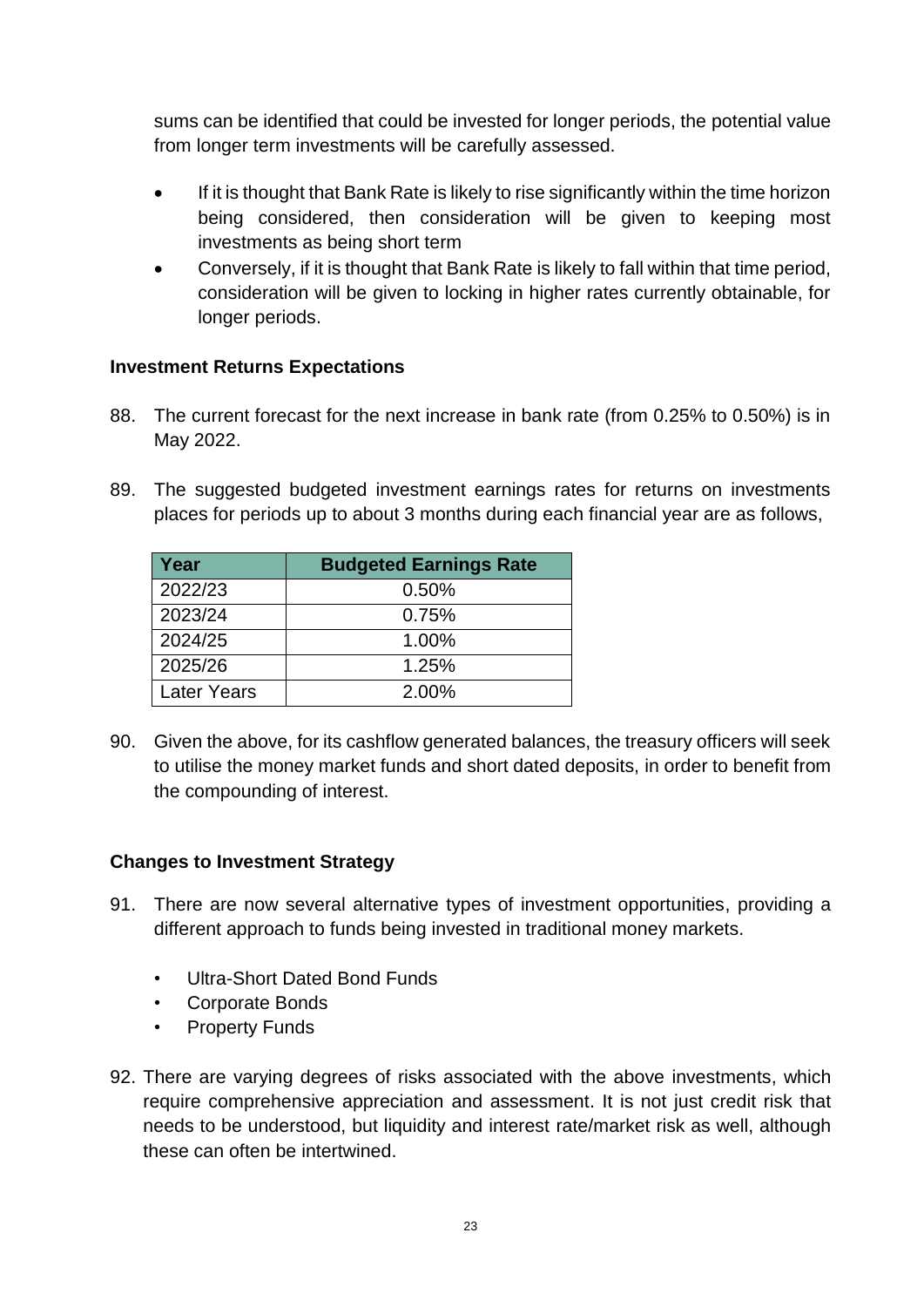93. Investments in property represent a higher level of risk than that taken in the current portfolio, but this is offset by the higher possible level of return. Given the higher level of core cash balances, a potential investment in property funds will form an active part of the investment strategy in this financial year.

### **Environmental, Social and Governance (ESG) Investments**

- 94. ESG Investments are becoming more a commonplace discussion within the wider investment community, including Local Authorities.
- 95. Potential changes to the CIPFA Treasury Management Code 2020 will see ESG considerations and possible investments incorporated into the TMSS 2023/24.
- 96. Our treasury advisors have clarified that the most important issue is ensuring that there is a clear understanding of the ESG risks that the Council is exposed to and evaluating how well it manages these risks
- 97. In terms of ESG risks, Governance needs to be the most important one when considering treasury investments. This is because poor governance can have a more immediate impact on the financial circumstances of an entity and the potential for a default event that would impact the amount the local authorities receive back from their investments. Those financial institutions that are viewed as having poor/weak corporate governance are generally less well rated in the first instance or have a higher propensity for being subject to negative rating action. So, this element of ESG is of high importance to the Council, as we follow investment guidance with the security, liquidity and yield principle at the core.
- 98. As highlighted above, there are already touchpoints with the Council's investment strategy, including the incorporation of ESG metrics into credit rating agency assessments. There are also a small, but growing number of financial institutions and fund managers promoting "ESG" products (short term cash investments), which the Council may able to utilise, whilst maintaining the critical principles of security, liquidity and yield.

# **Investment Treasury Indicator and Limit**

- 99. This investment treasury indicator limits the total funds invested for greater than 365 days. These limits are set with regard to the Council's liquidity requirements and to reduce the need for any unnecessary borrowing. They are based on the availability of funds after each year end.
- 100. The Council is asked to approve the treasury indicator and limit: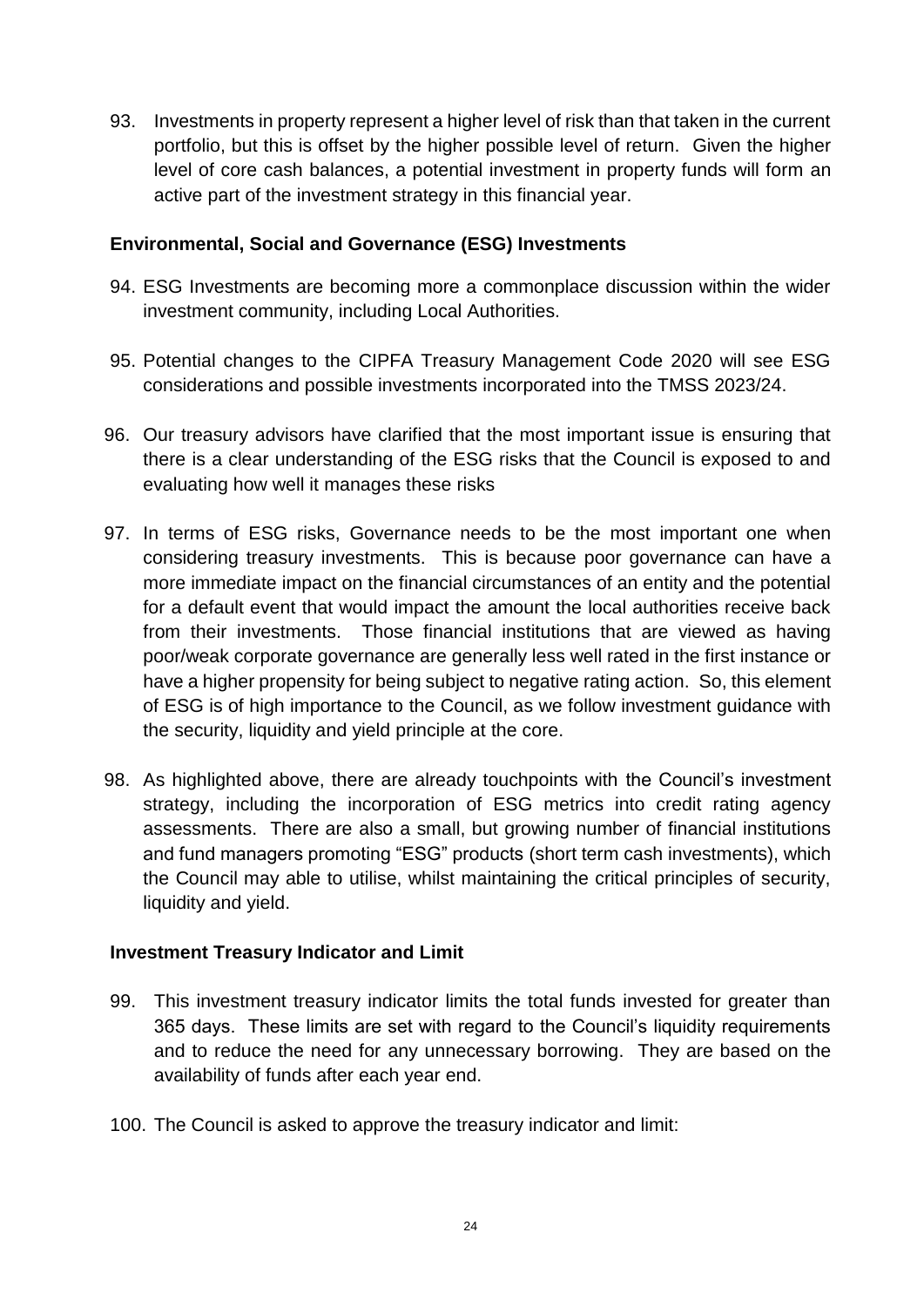| Upper Limit for Principal Sums Invested for longer than 365 days |         |         |         |
|------------------------------------------------------------------|---------|---------|---------|
|                                                                  | 2022/23 | 2023/24 | 2024/25 |
| Principal sums invested for longer than                          | £30m    | £30m    | £30m    |
| 365 days                                                         |         |         |         |
| Current Investments as at 31 December                            | £0m     | £0m     | £0m     |
| 2021 in excess of 365 days maturing in                           |         |         |         |
| each year                                                        |         |         |         |

### **Investment Risk Benchmarking**

101. The Council will use an investment benchmark to assess the investment performance of its investment portfolio of the relevant SONIA (Sterling Overnight Index Average) rate dependant on the average duration of the fund.

### **End of Year Investment Report**

102. At the end of the financial year, the Council will report on its investment activity as part of its Annual Treasury Report.

#### **Overview and Scrutiny Engagement**

103. The Financial Planning Task Group will consider this report, with any comments reported to the Cabinet meeting.

#### **Safeguarding Implications**

104. None have been identified as arising directly from this report.

#### **Public Health Implications**

105. None have been identified as arising directly from this report.

#### **Procurement Implications**

106. None have been identified as arising directly from this report.

#### **Equalities Impact of the Proposal**

107. None have been identified as arising directly from this report.

#### **Environmental and Climate Change Considerations**

108. Wiltshire Council will not intentionally invest in any investment that is not ethical and would not be consistent with our environmental and social policy objectives.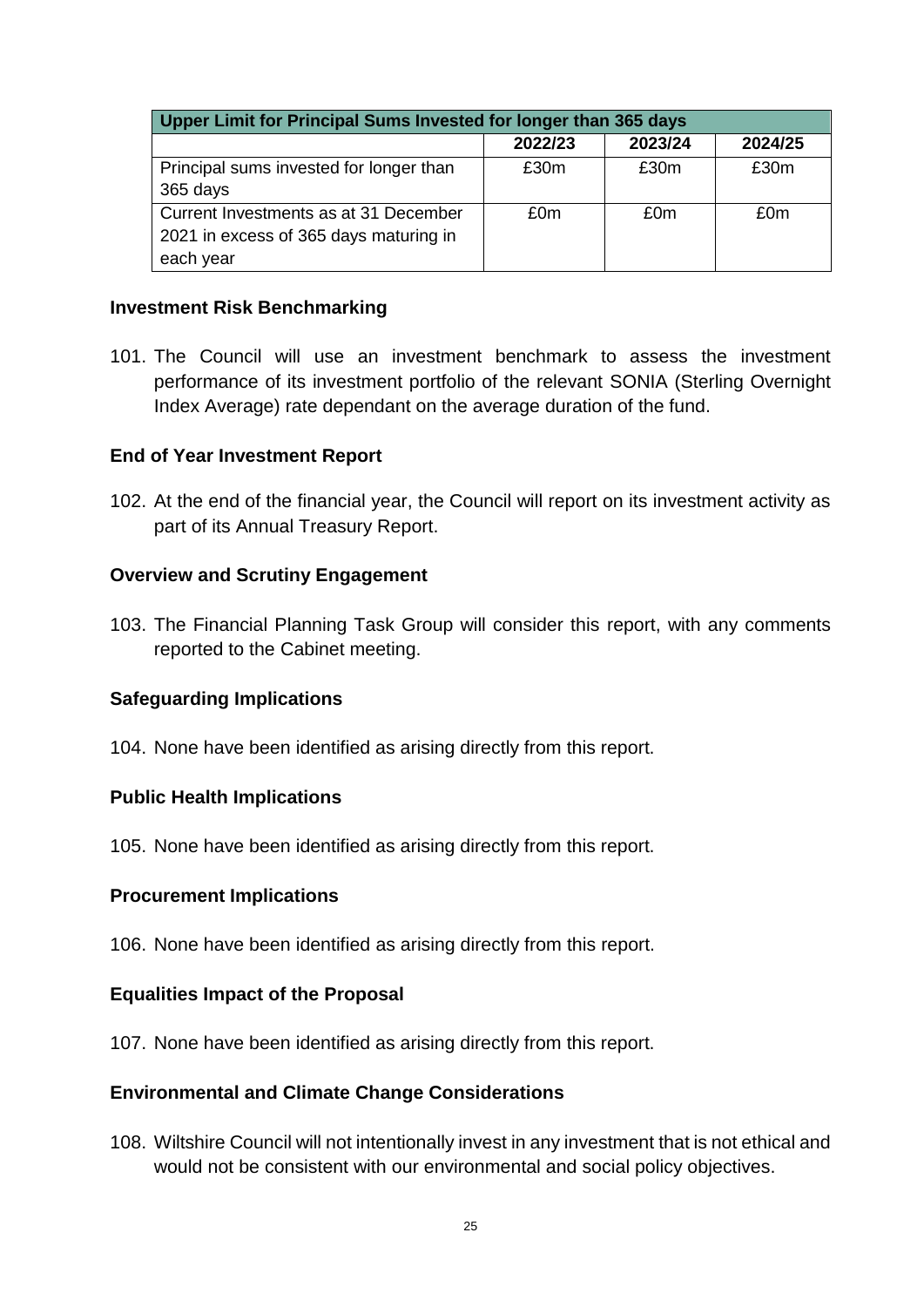109. Where appropriate, the Council will consider investments that deliver environmental and social benefits, whilst maintaining our Security, Liquidity and Yield criteria.

### **Risks Assessment**

- 110. The primary treasury management risks to which the Council is exposed are adverse movements in interest rates and the credit risk of its investment counterparties.
- 111. The Prudential & Capital Indicators and the Annual Investment Strategy take account of the forecast movement in interest rates and allow sufficient flexibility to be varied if actual movements in interest rates are not in line with the forecast.
- 112. The Council's treasury adviser is currently reporting the following in terms of investment and borrowing rates,
	- a) Investment returns are expected to improve in 2022/23. However, while markets are pricing in a series of bank rate rises, actual economic circumstances may see the rates fall short of these elevated expectations.
	- b) Borrowing interest rates fell to historically very low levels as a result of the covid crisis and the quantitative easing operations of the Bank of England. However, the policy of avoiding new borrowing by using spare cash balances has served the Council well over the last few years.
- 113. As Link's long-term forecast (beyond 10 years) for Bank Rate is 2.00%, and some PWLB rates are currently under 2.00%, there remains value in considering longterm borrowing from the PWLB where appropriate.
- 114. While the Council will not be able to avoid borrowing to finance new capital expenditure in the future, or to replace maturing debt, there will be a cost of carry (the difference between higher borrowing costs and lower investment returns), to any new short or medium term borrowing that causes a temporary increase in cash balances, and this position will, most likely, incur a revenue cost.

# **Financial Implications**

115. Capital Programme figures included within this report are based on the Capital Programme budget that forms part of the overall budget setting for the council. The capital budget for 2022/23 is higher than the value of programme that has been delivered in previous years. If programme delivery is in line with previous years, using the capital programme figures has the effect of overstating some of the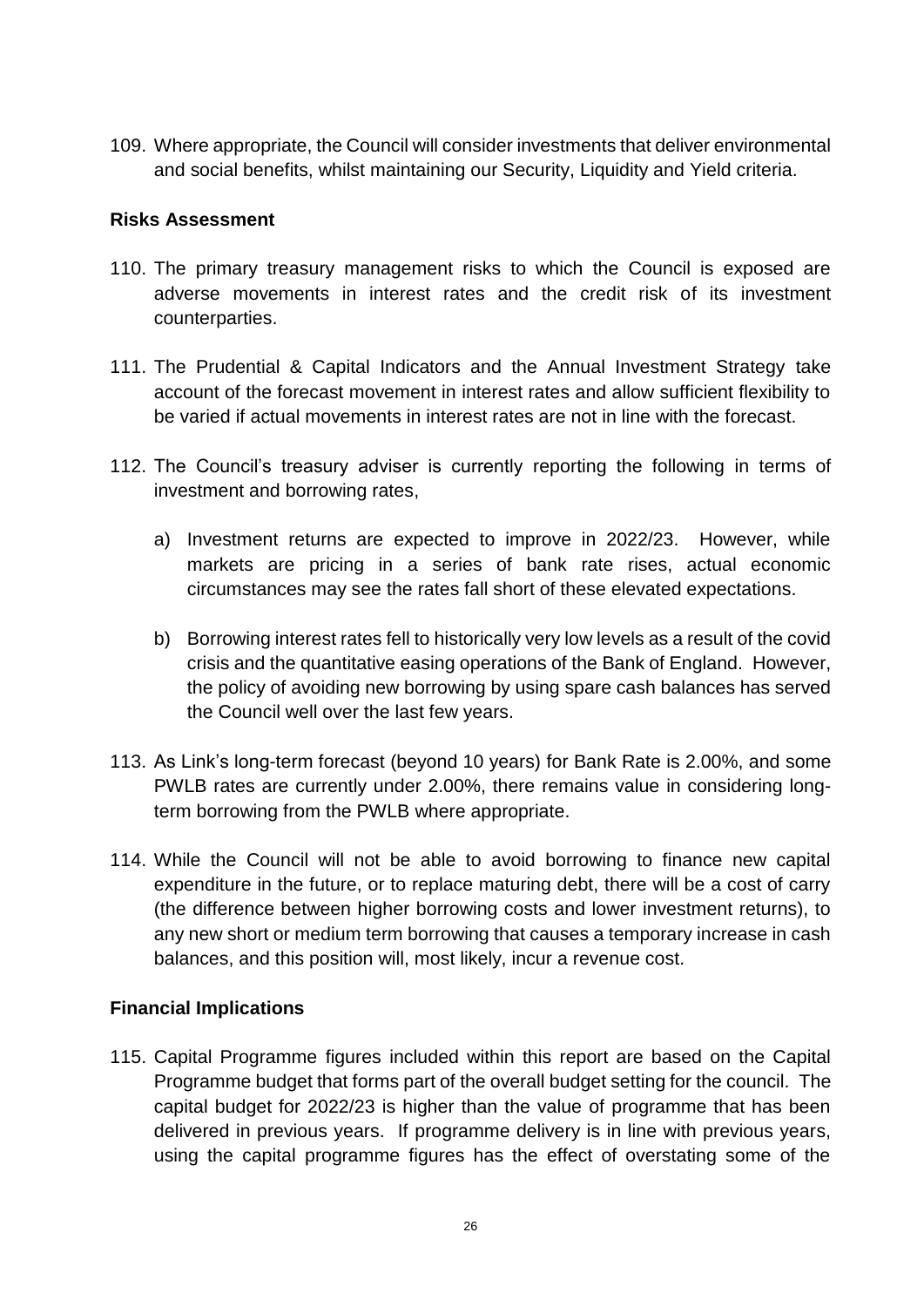estimated figures in the report, such as the Capital Financing Requirement and the under-borrowed position of the council.

116. Other financial implications have been examined and are implicit throughout the report.

# **Workforce Implications**

117. None have been identified as arising directly from this report.

# **Legal Implications**

118. None have been identified as arising directly from this report.

# **Options Considered**

- 119. Future consideration will be given to alternative borrowing and investment options to improve the cost effectiveness of and return on treasury activities for the Council.
- 120. The options in relation to the revenue and capital budgets in these proposals are fully consistent with the figures included within the budget considerations.
- 121. The Cabinet is requested to recommend that the Council approves and adopts the Treasury Management Strategy for 2022/23, as follows,
	- a) Adopt the Minimum Revenue Provision Policy (paragraph 25 27)
	- b) Adopt the Prudential and Treasury Indicators (paragraphs 19 24, 36 42 and Appendix A)
	- c) Adopt the Annual Investment Strategy (paragraph 66 onwards).
	- d) Delegate to the Corporate Director of Resources & Deputy Chief Executive (S151 Officer) the authority to vary the amount of borrowing and other long-term liabilities within the Treasury Indicators for the Authorised Limit and the Operational Boundary
	- e) Authorise the Corporate Director of Resources & Deputy Chief Executive (S151 Officer) to agree the restructuring of existing long-term loans where savings are achievable or to enhance the long-term portfolio
	- f) Agree that short term cash surpluses and deficits continue to be managed through temporary loans, deposits and money market funds
	- g) Agree that any surplus cash balances not required to cover borrowing are placed in the most appropriate specified or non-specified investments, particularly where this is more cost effective than short term deposits; and delegate to the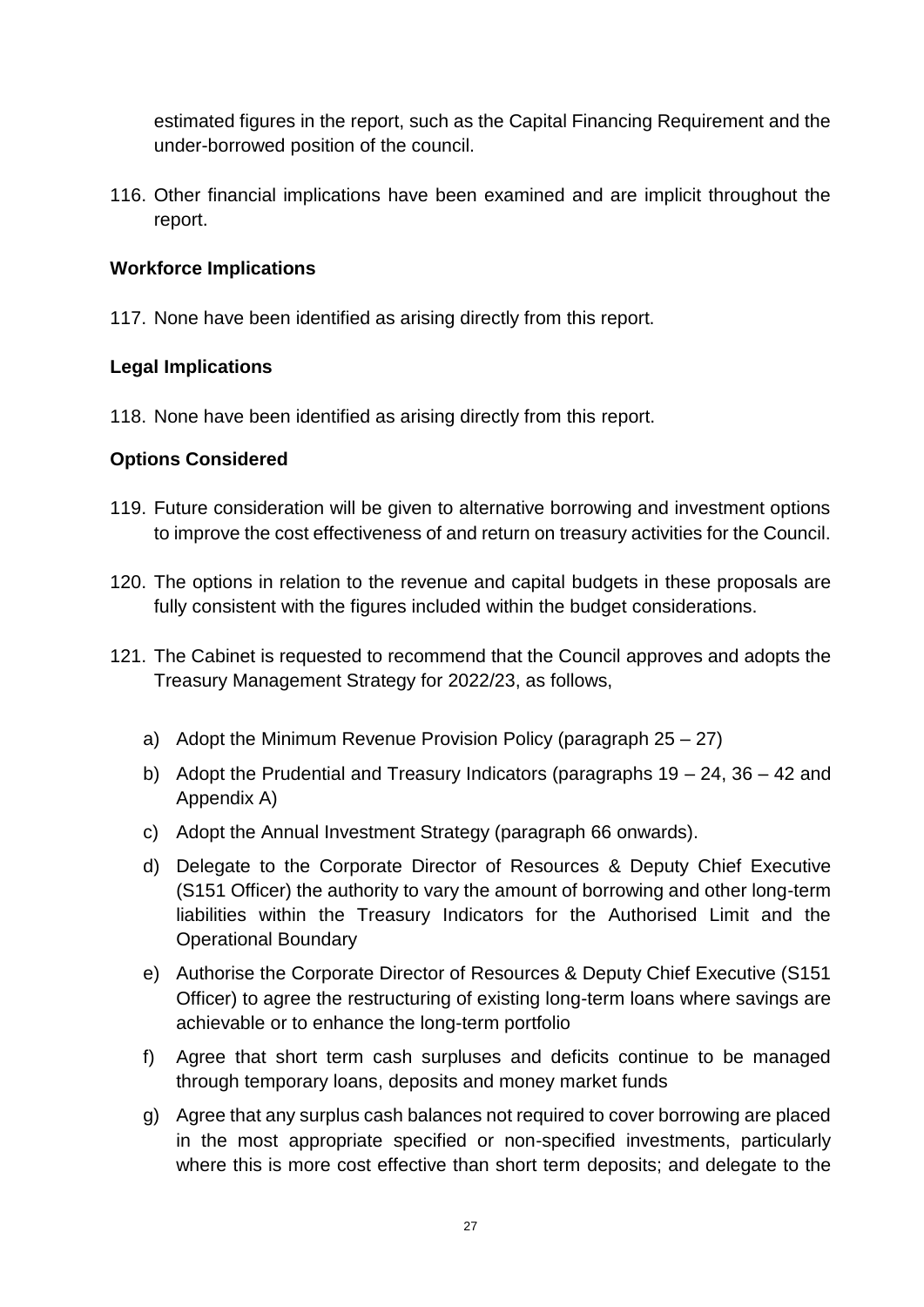Corporate Director of Resources & Deputy Chief Executive (S151 Officer) the authority to select such funds

h) Approve the use of Property Funds (paragraph 73 - 75)

# **Andy Brown Corporate Director of Resources, Deputy Chief Executive, Section 151 Officer**

### **Terence Herbert Chief Executive**

Report Author: Debbie Price, Finance Business Analyst email: [debbie.price@wiltshire.gov.uk](mailto:stuart.donnelly@wiltshire.gov.uk)

### **Background Papers**

None.

# **Appendices**

- Appendix A Prudential and Treasury Indicators 2022/23, 2023/24 and 2024/25
- Appendix B Specified and non-specified Investments
- Appendix C Approved countries for investments
- Appendix D Treasury Management Scheme of Delegation
- Appendix E Role of the Section 151 Officer
- Appendix F Third Party Loans Policy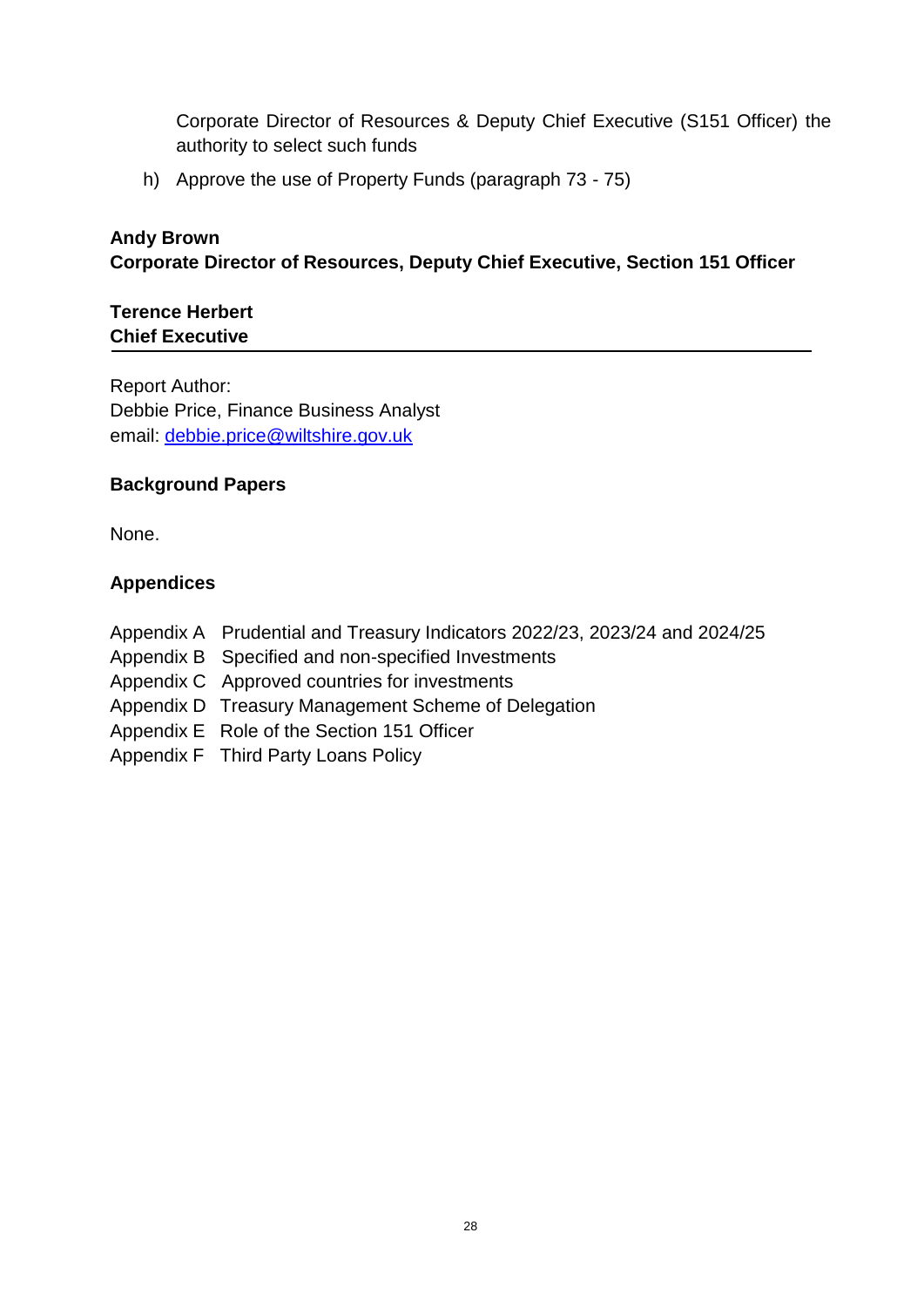# **Capital Prudential and Treasury Indicators for 2022/23 – 2024/25**

1. The Prudential and Treasury Management Codes and Treasury Guidelines require the Council to set a number of Prudential and Treasury Indicators for the financial year ahead. This appendix sets out the indicators required by the latest code.

### **Affordability Prudential Indicators**

2. The previous sections cover the overall capital and control of borrowing prudential indicators, but within this framework prudential indicators are required to assess the affordability of the capital investment plans. These provide an indication of the impact of the capital investment plans on the Council's overall finances. The Council is asked to approve the following indicators,

### **Ratio of Financing Costs to Net Revenue Stream**

3. This indicator identifies the trend in the cost of capital (borrowing and other long-term obligation costs net of investment income) against the net revenue stream

|                     | 2020/2021     | 2021/22         | 2022/23         | 2023/24         | 2024/25         |
|---------------------|---------------|-----------------|-----------------|-----------------|-----------------|
|                     | <b>Actual</b> | <b>Estimate</b> | <b>Estimate</b> | <b>Estimate</b> | <b>Estimate</b> |
|                     | (%)           | (%)             | (%)             | (%)             | $(\%)$          |
| <b>General Fund</b> | 6.4           | 5.9             | 6.3             | 9.0             | 12.0            |
| <b>HRA</b>          | 13.7          | 12.9            | 11.7            | 13.6            | 15.5            |

4. The estimates in financing costs above include current commitments and the proposals in this budget report.

# **Maturity Structure of Borrowing**

- 5. These gross limits are set to reduce the Council's exposure to large fixed rate sums falling due for refinancing, and are required for upper and lower limits.
- 6. In order to protect the Council from interest rate risk and to safeguard the continuity of treasury management financing costs, the following limits have been adopted. This sets out the structure of our debt portfolio and limits the exposure to changes in interest rates.

| <b>Maturity Structure of Fixed Interest Rate Borrowing 2022/23</b> |              |           |
|--------------------------------------------------------------------|--------------|-----------|
|                                                                    | Lower $(\%)$ | Upper (%) |
| Under 12 months                                                    |              | 25        |
| 12 months to 2 years                                               |              | 25        |
| 2 years to 5 years                                                 |              | 45        |
| 5 years to 10 years                                                |              | 75        |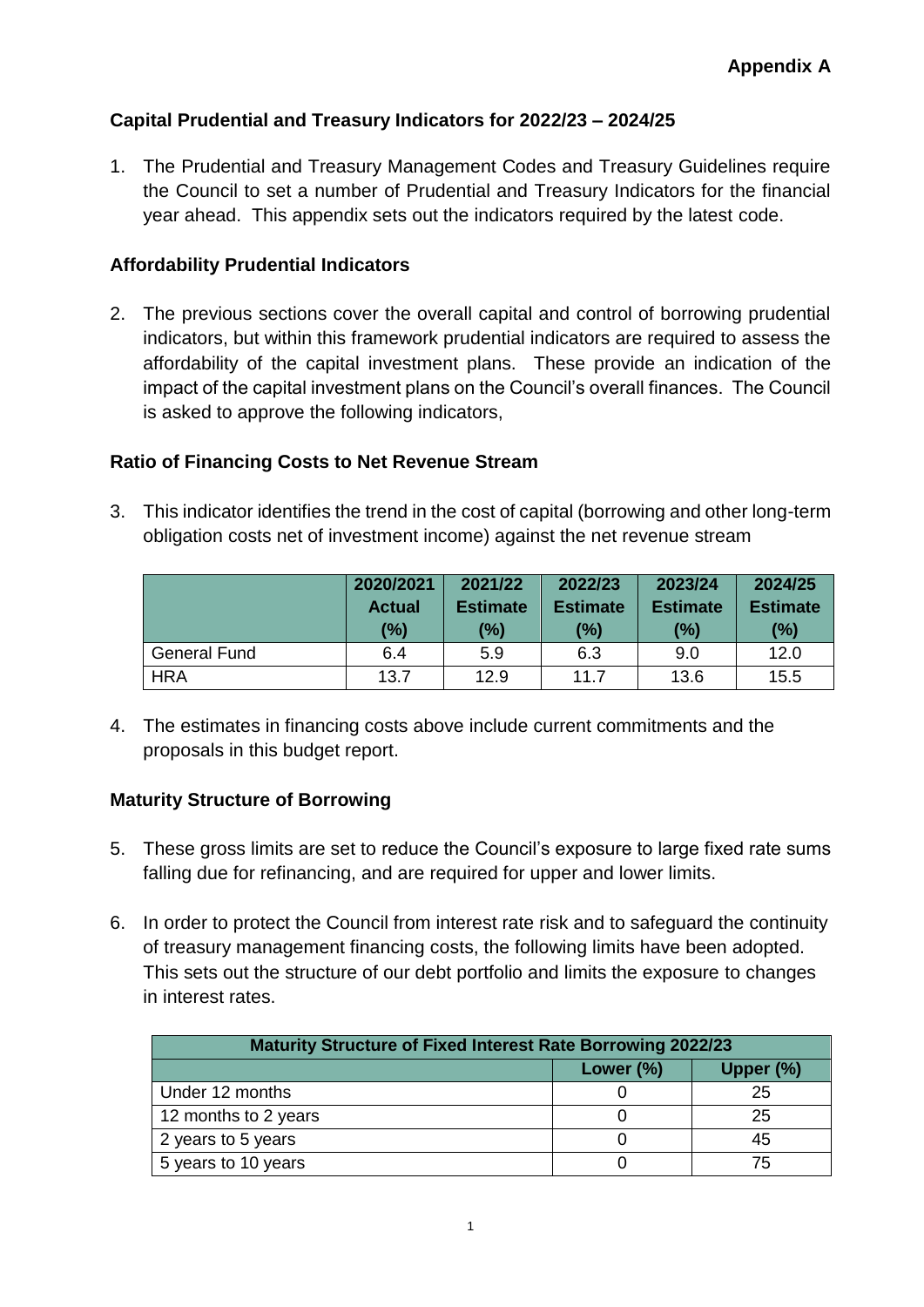| above<br>$ -$<br><b>21110</b><br>. טווט |  |
|-----------------------------------------|--|

7. In addition to the indicators (above) it is considered prudent that, under normal circumstances, no more than 15% of long term loans, excluding LOBO loans, should fall due for repayment within any one financial year and 25% in the case of LOBO loans, where maturity is deemed to be the "next call option date".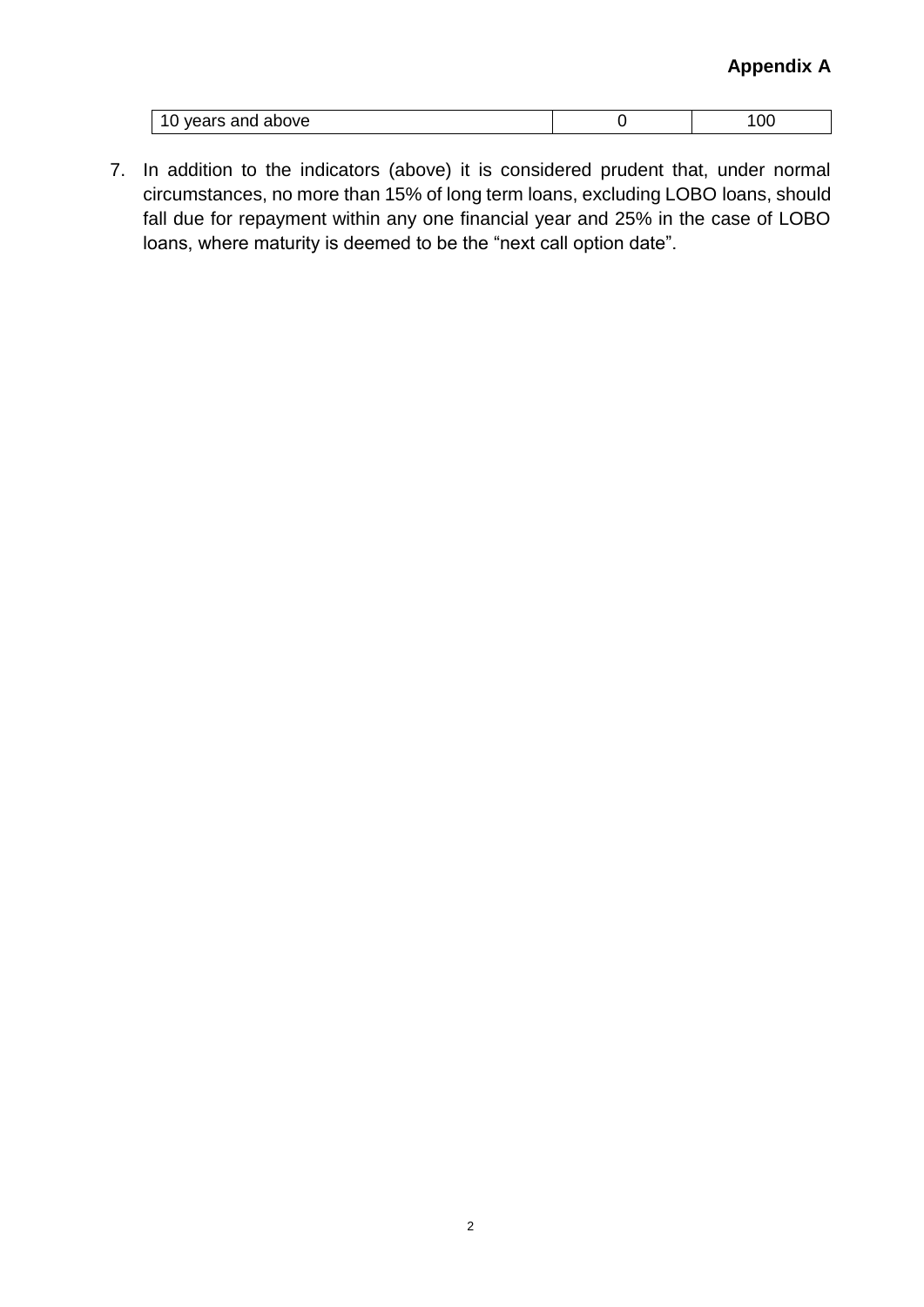### **Treasury Management Practice (TMP) 1 Credit and Counterparty Risk Management**

# **Specified Investments**.

1. All such investments will be sterling denominated, with maturities up to a maximum of 1 year, meeting the minimum 'high' quality criteria.

# **Non-Specified Investments.**

- 2. These are any investments which do not meet the specified investment criteria.
- 3. A maximum of £30 million will be held in aggregate non-specified investments.

# **Credit and Counterparty Risk**

- 4. A variety of instruments will be used, subject to the credit quality of the institution, and depending on the type of investment made, it will fall into one of the above categories.
- 5. The criteria applying to institutions or investment vehicles are as follows,

|                                      | Minimum credit criteria/<br>colour band | <b>Maximum</b><br>maturity period |
|--------------------------------------|-----------------------------------------|-----------------------------------|
| <b>Specified Investments</b>         |                                         |                                   |
| <b>DMADF - UK Government</b>         | N/A                                     | 6 months                          |
| <b>UK Government Gilts</b>           | UK sovereign rating                     | 12 months                         |
| <b>UK Government Treasury Bills</b>  | UK sovereign rating                     | 12 months                         |
| Bonds issued by multilateral         | AAA                                     | 6 months                          |
| development banks                    |                                         |                                   |
| Money Market Funds CNAV              | AAA                                     | Liquid                            |
| Money Market Funds LVNAV             | <b>AAA</b>                              | Liquid                            |
| Money Market Funds VNAV              | <b>AAA</b>                              | Liquid                            |
| Ultra Short Dated Bonds (1.25)       | AAA                                     |                                   |
| Ultra Short Dated Bonds (1.5)        | AAA                                     |                                   |
| <b>Local Authorities</b>             | N/A                                     | 12 months                         |
| Term Deposits with Banks and         | <b>Blue</b>                             | 12 months                         |
| <b>Building Societies</b>            | Orange                                  | 12 months                         |
|                                      | Red                                     | 6 months                          |
|                                      | Green                                   | 100 days                          |
|                                      | No Colour                               | Not for use                       |
| Certificates of Deposit or Corporate | <b>Blue</b>                             | 12 months                         |
| <b>Bonds</b>                         | Orange                                  | 12 months                         |
|                                      | Red                                     | 6 months                          |
|                                      | Green                                   | 100 days                          |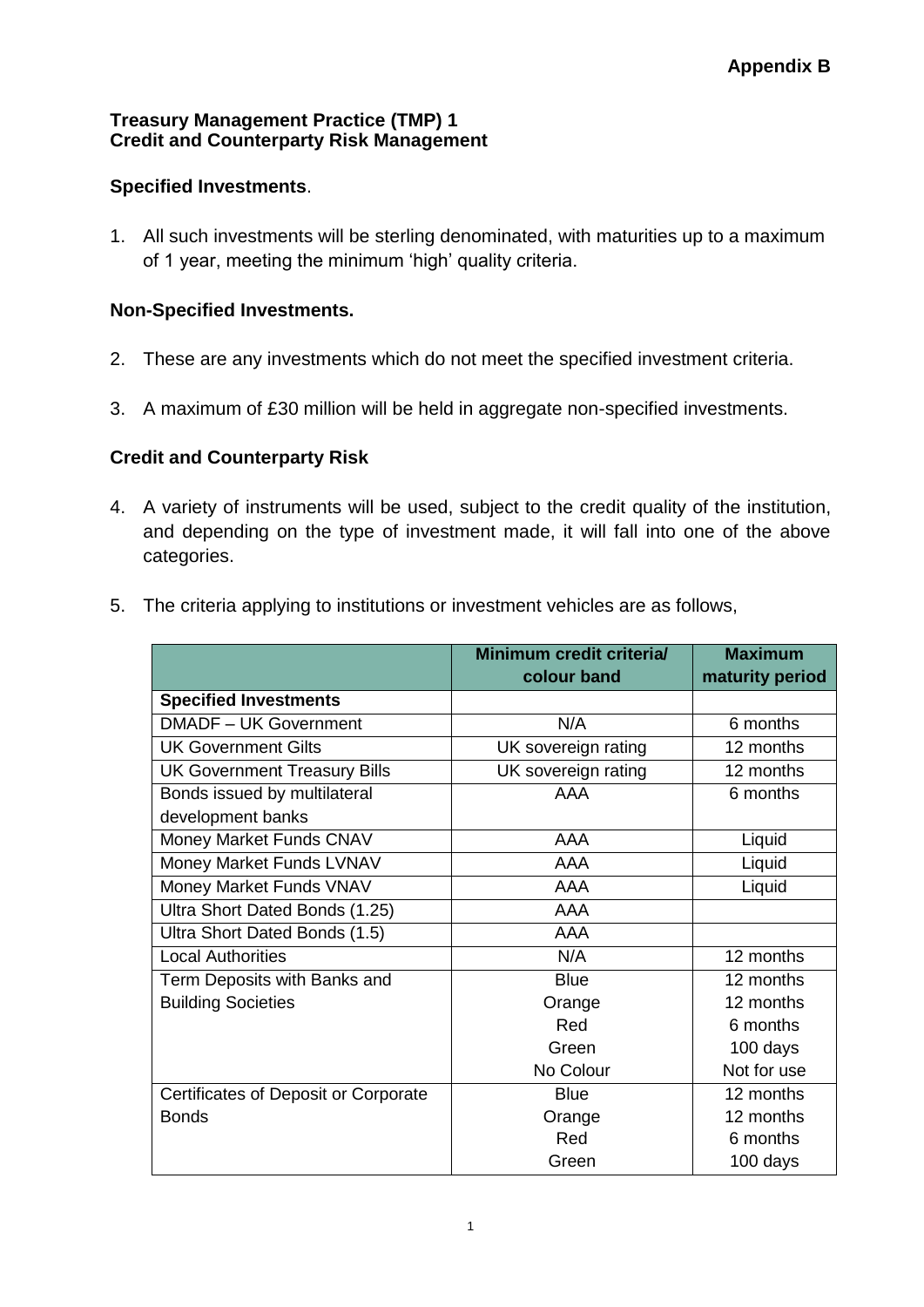|                                  | No Colour           | Not for use |
|----------------------------------|---------------------|-------------|
| <b>Gilt Funds</b>                | UK sovereign rating |             |
| <b>Non-Specified Investments</b> |                     |             |
| Term Deposits with Banks and     | Purple              | 2 years     |
| <b>Building Societies</b>        | Yellow              | 5 years     |
| <b>UK Government Gilts</b>       | UK sovereign rating | 50 years    |
| Property Fund (CCLA)             | N/A                 | N/A         |
| <b>Property Funds</b>            | N/A                 | N/A         |

6. The criteria in this appendix are intended to be the operational criteria in normal times. At times of heightened volatility, risk and concern in financial markets, this strategy may be amended by temporary operational criteria further limiting investments to counterparties of a higher creditworthiness and / or restricted time limits.

# **Accounting treatment of investments.**

7. The accounting treatment may differ from the underlying cash transactions arising from investment decisions made by this Council. To ensure that the Council is protected from any adverse revenue impact, which may arise from these differences, we will review the accounting implications of new transactions before they are undertaken.

# **Monitoring of Investment Counterparties**

8. The credit rating of counterparties will be monitored regularly. The Council receives credit rating information from Link as and when ratings change, and counterparties are checked promptly. On occasion, ratings may be downgraded when an investment has already been made. The criteria used are such that a minor downgrading should not affect the full receipt of the principal and interest. Any counterparty failing to meet the criteria will be removed from the list immediately, and if required new counterparties which meet the criteria will be added to the list.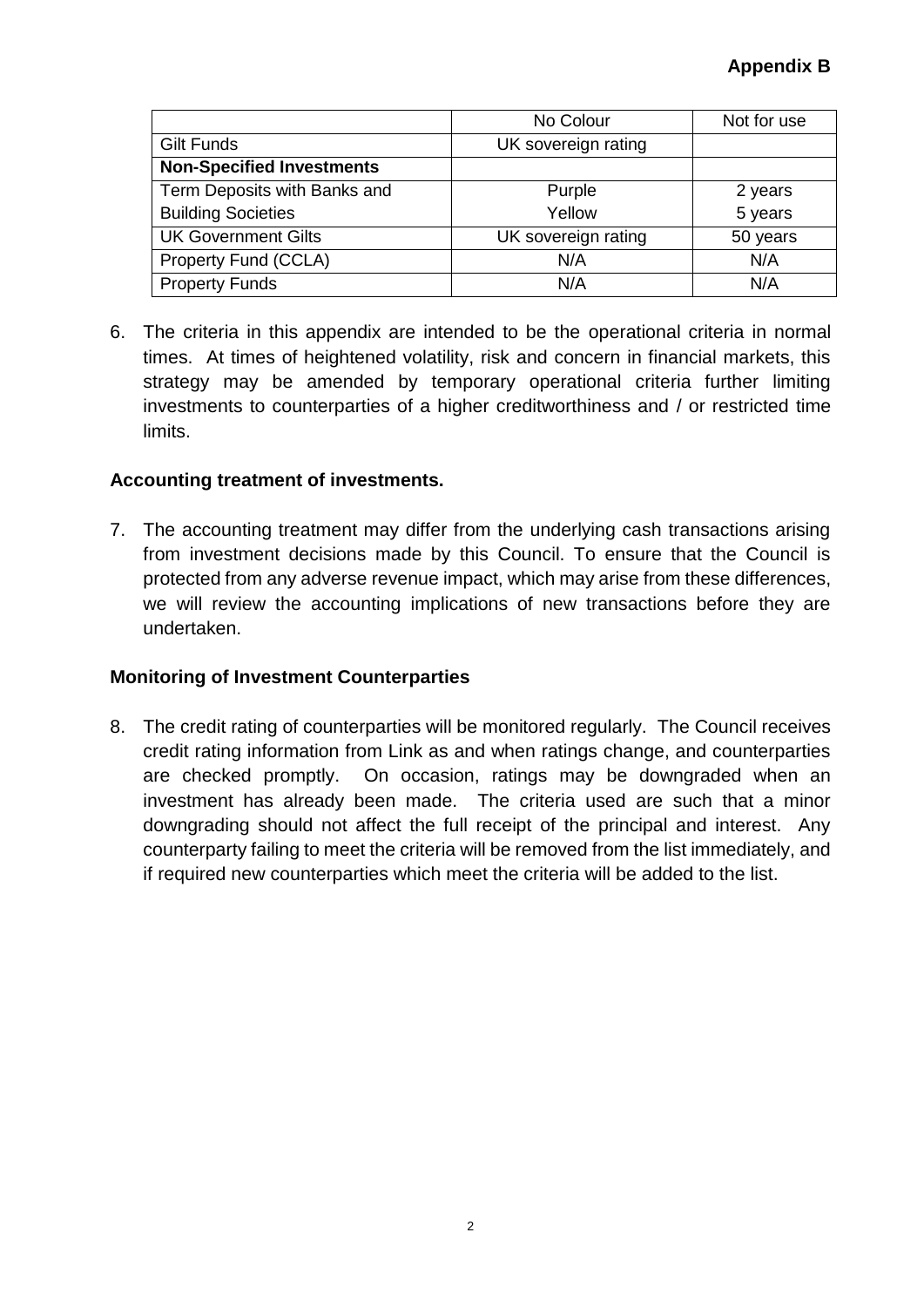# **Approved Countries for Investments**

This list is based on those countries which have sovereign ratings of AA- or higher (the lowest rating from Fitch, Moody's and S&P is shown) and also, (except - at the time of writing - for Hong Kong, Norway and Luxembourg), have banks operating in sterling markets which have credit ratings of green or above in the Link Asset Services credit worthiness service.

| <b>Rating</b> | <b>Country</b>     |
|---------------|--------------------|
| AAA           | Australia          |
|               | Denmark            |
|               | Germany            |
|               | Luxembourg         |
|               | <b>Netherlands</b> |
|               | Norway             |
|               | Singapore          |
|               | Sweden             |
|               | Switzerland        |
| $AA+$         | Canada             |
|               | Finland            |
|               | U.S.A.             |
| AA            | Abu Dhabi (UAE)    |
|               | France             |
| AA-           | <b>Belgium</b>     |
|               | Hong Kong          |
|               | Qatar              |
|               | UK                 |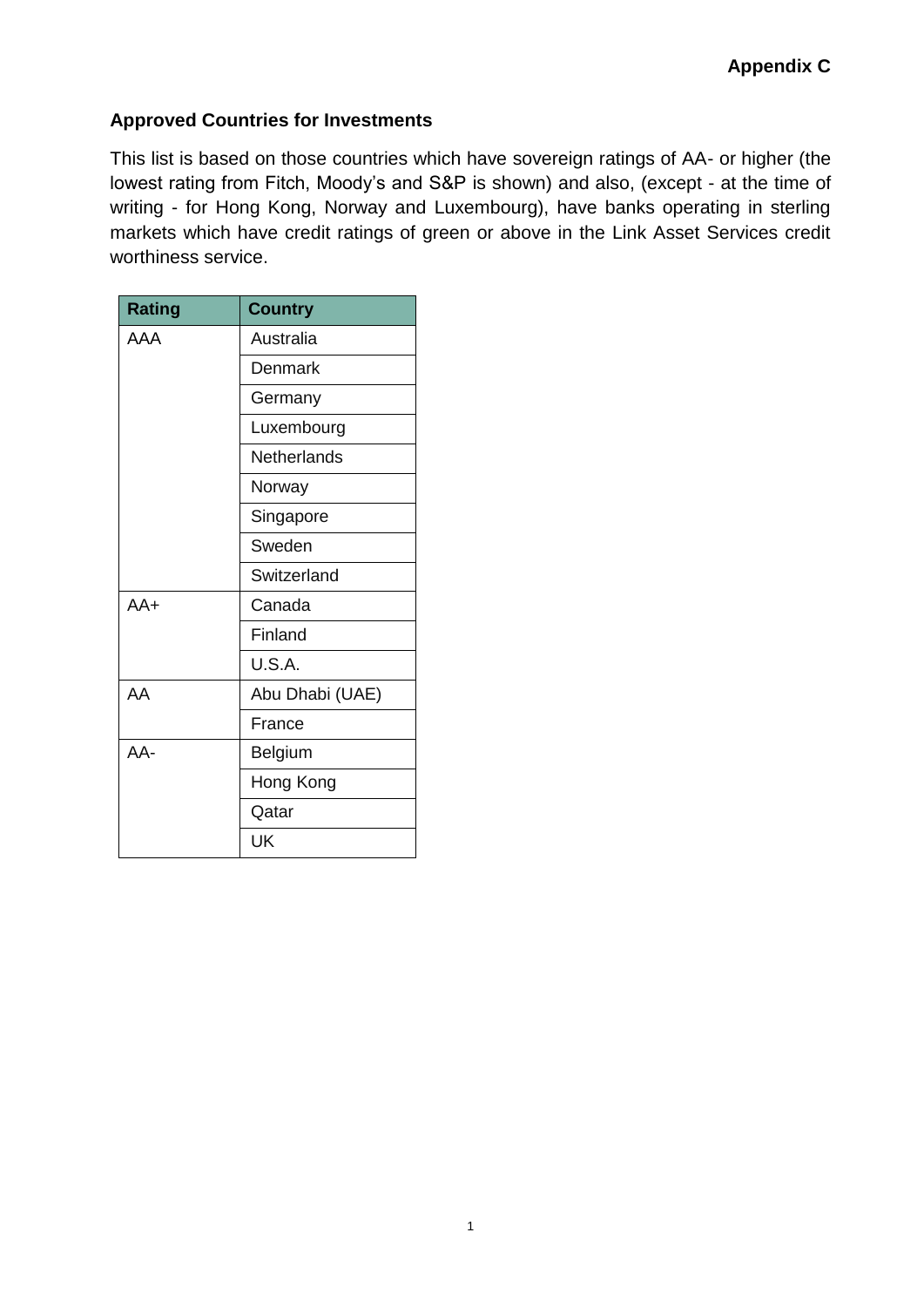# **Treasury Management Scheme of Delegation**

# **Full Council**

- 1. Receiving and reviewing reports on treasury management policies, practices and activities;
- 2. Budget consideration and approval;
- 3. Approval of annual strategy.

# **Cabinet**

- 1. Approval of/amendments to the organisation's adopted clauses, treasury management policy statement and treasury management practices;
- 2. Budget consideration and proposal;
- 3. Approval of the division of responsibilities;
- 4. Receiving and reviewing regular monitoring reports and acting on recommendations;

# **Scrutiny – Finance Task Group**

1. Reviewing the treasury management policy and procedures and making recommendations to the responsible body.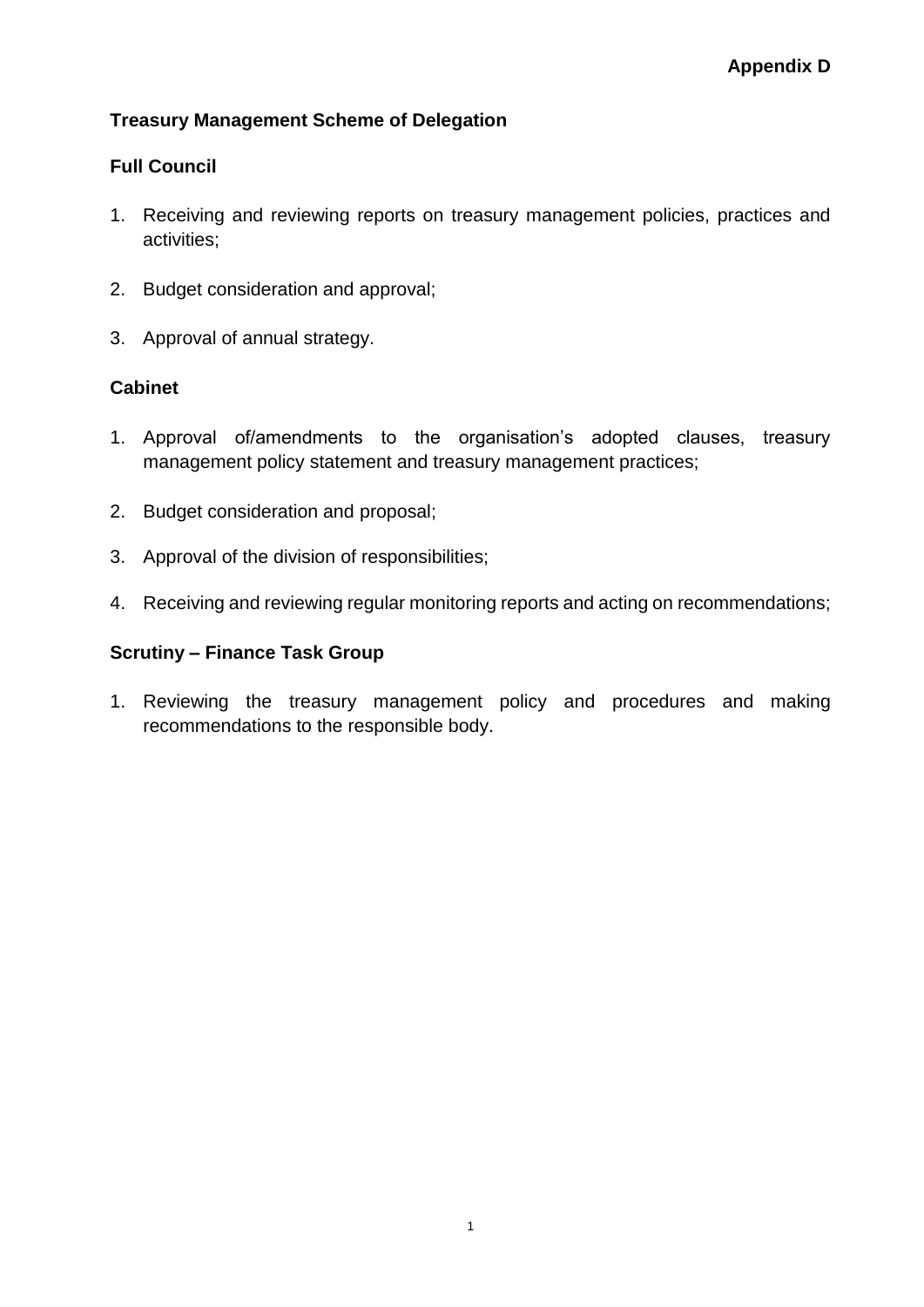### **The Treasury Management Role of the Section 151 Officer**

- 1. Recommending clauses, treasury management policy/practices for approval, reviewing the same regularly, and monitoring compliance;
- 2. Submitting regular treasury management policy reports;
- 3. Submitting budgets and budget variations;
- 4. Receiving and reviewing management information reports;
- 5. Reviewing the performance of the treasury management function;
- 6. Ensuring the adequacy of treasury management resources and skills, and the effective division of responsibilities within the treasury management function;
- 7. Ensuring the adequacy of internal audit, and liaising with external audit;
- 8. Approving the selection of external service providers and agreeing terms of the appointment.
- 9. Preparation of a capital strategy to include capital expenditure, capital financing, nonfinancial investments and treasury management, with a long term timeframe.
- 10. Ensuring that the capital strategy is sustainable, affordable and prudent in the long term and provides value for money
- 11. Ensuring that due diligence has been carried out on all treasury and non-financial investments and is in accordance with the risk appetite of the Council
- 12. Ensuring that the Council has appropriate legal powers to undertake expenditure on non-financial assets and their financing
- 13. Ensuring the proportionality of all investments so that the Council does not undertake a level of investing which exposes the Council to an excessive level of risk compared to its financial resources
- 14. Ensuring that an adequate governance process is in place for the approval, monitoring and ongoing risk management of all non-financial investments and long term liabilities
- 15. Provision to members of a schedule of all non-treasury investments including material investments in subsidiaries, joint ventures, loans and financial guarantees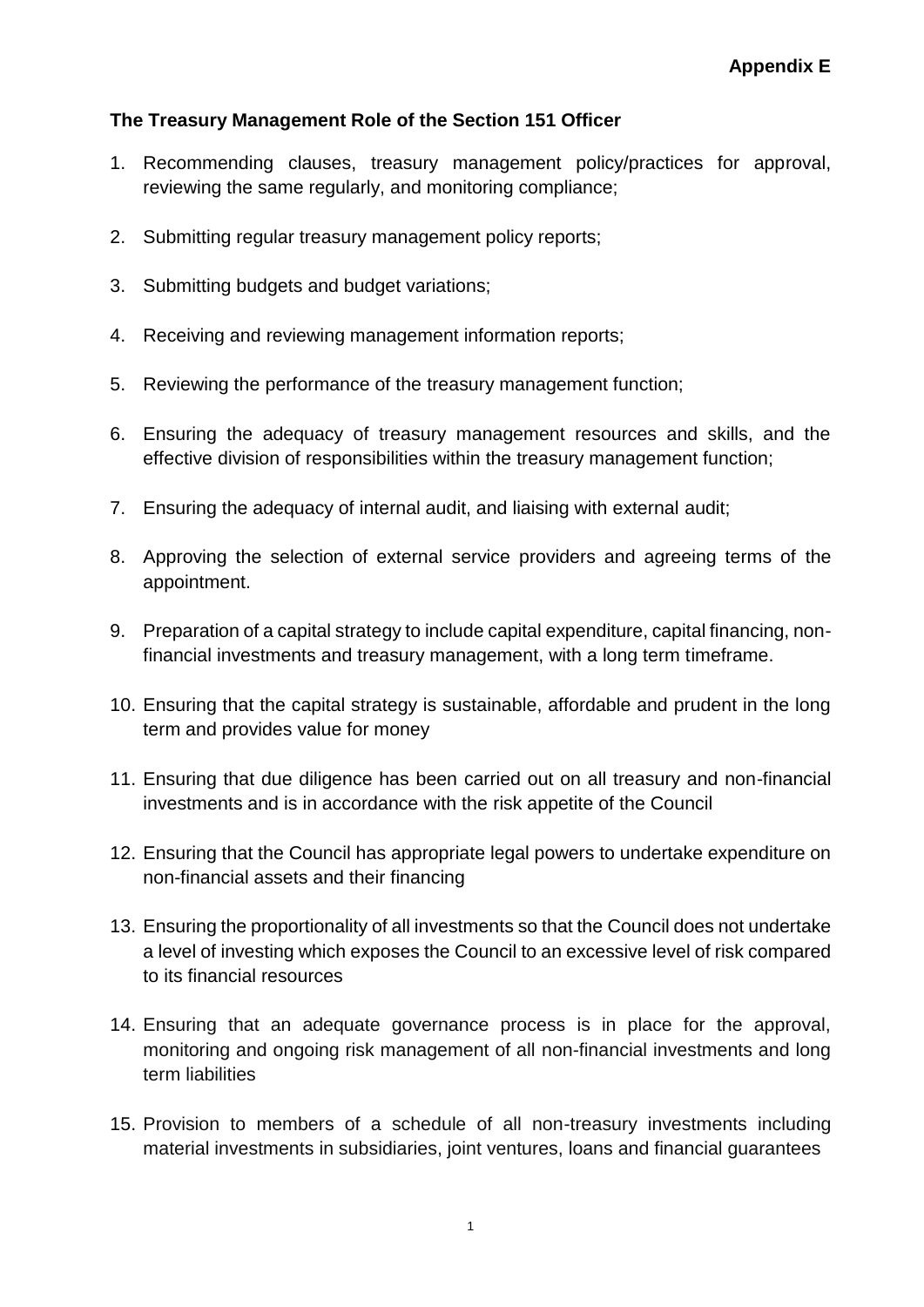- 16. Ensuring that members are adequately informed and understand the risk exposures taken on by the Council
- 17. Ensuring that the Council has adequate expertise, either in house or externally provided, to carry out the above
- 18. Creation of Treasury Management Practices which specifically deal with how nontreasury investments will be carried out and managed.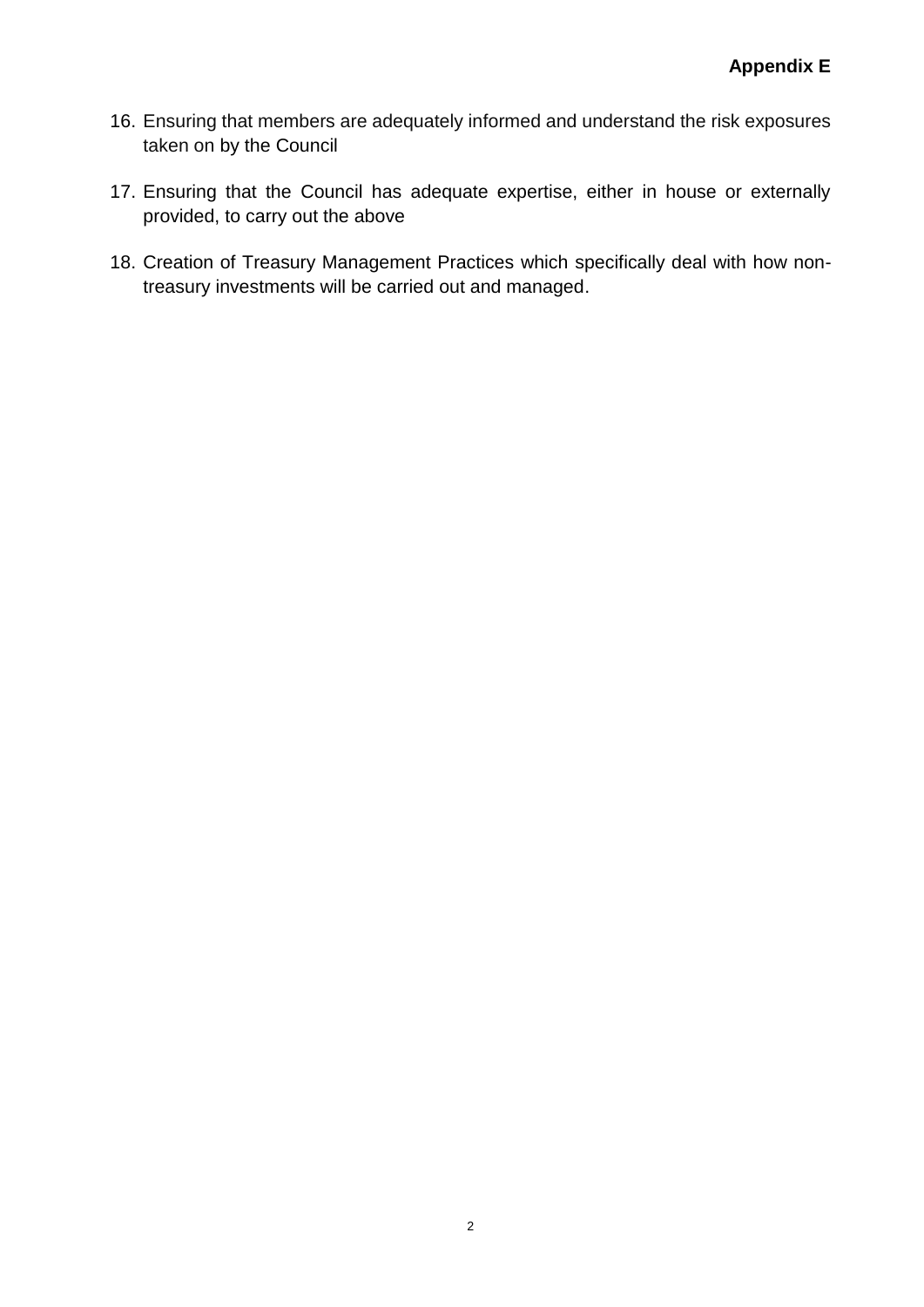# **Third Party Loans Policy**

- 1. Government changes in the way councils are funded has prompted local authorities to look at more innovative ways of supporting business plan objectives.
- 2. The primary aims of any investment, in order of priority, are the security of its capital, liquidity of its capital and to obtain a return on its capital commensurate with levels of security and liquidity. These aims are crucial in determining whether to proceed with a potential loan.
- 3. Whilst the Council does not wish to become a commercial lender in the market place it can use its ability to borrow, at relatively economic rates, to support the delivery of improved outcomes for the residents of Wiltshire. At the same time this will facilitate the creation of a relatively modest income stream to support the Council's overall financial resilience. All third party loans must demonstrate alignment to the Council's core objectives and priorities.
- 4. The intention of this policy is therefore to establish a framework within which the Council may consider advancing loans to third party organisations.

# **Types of Loan**

# **Loans Defined as Capital Expenditure**

- 5. The acquisition of share capital or loan capital in any corporate body is defined as capital expenditure under Regulation 25(1) (d) of the Local Authorities (Capital Finance and Accounting) (England) Regulations 2003.
- 6. A loan, grant or financial assistance provided by this Council to another body will be treated as capital expenditure if the Council would define the other bodies use of those funds as capital had it undertaken the expenditure itself.
- 7. Loans of this nature will be included in the Council's approved capital programme.
- 8. The Council's Minimum Revenue Provision (MRP) Policy sets out the MRP requirements in respect of capital loans.

# **Other Loans**

9. Other loans refers to loans that do not meet the definitions of capital expenditure but still support the delivery of the Council's core objectives and priorities. Examples of this type of loan include working capital loans to the Council's Local Authority Trading Companies (LATC's) and loans to Wiltshire Schools to enable Academy conversion.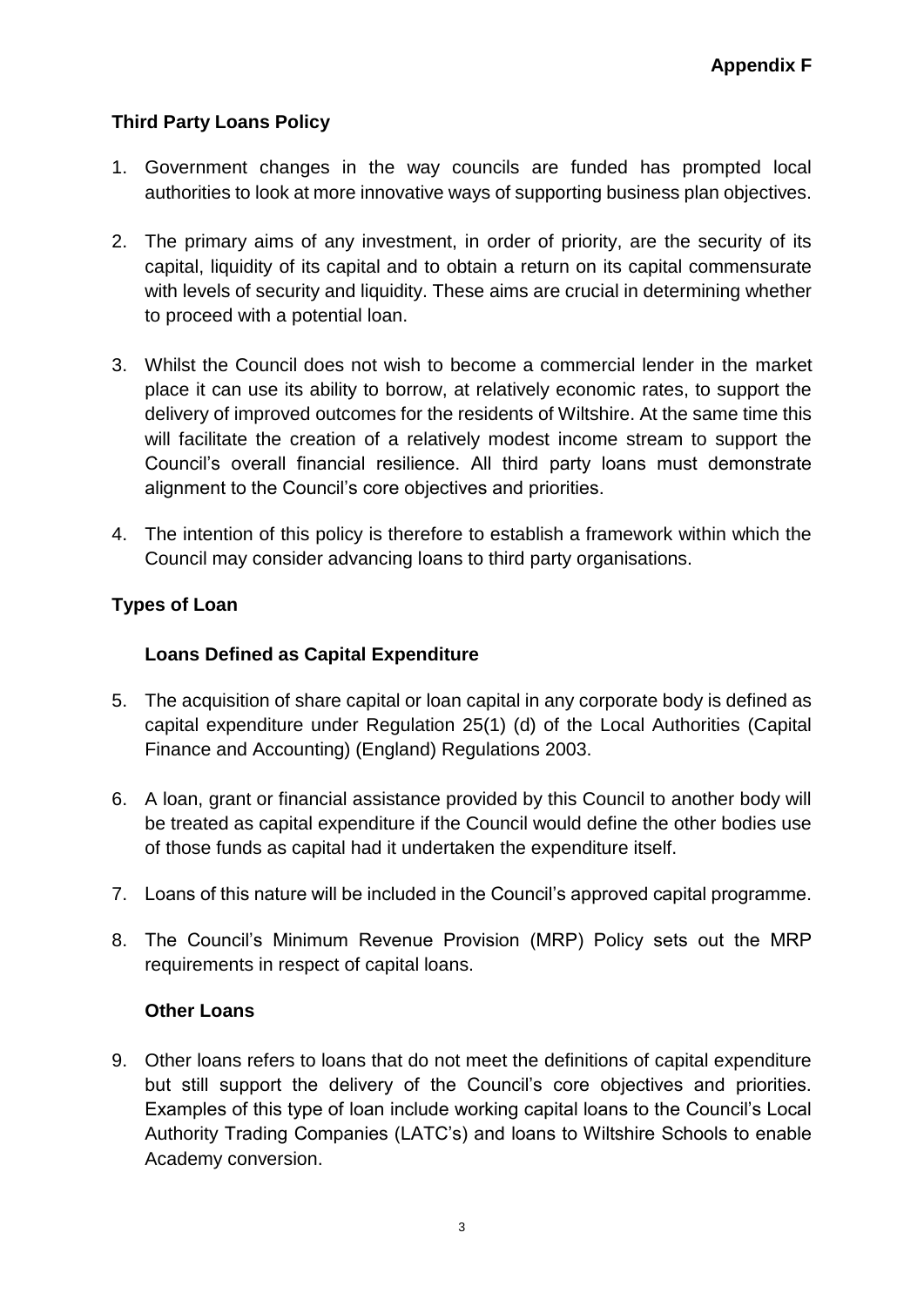# **Loan Framework**

- 10. All loans, with the exception of loans to Wiltshire Schools to enable Academy conversion, must be secured against an asset or guaranteed by a public sector organisation with tax raising powers.
- 11. The maximum loan to value will not exceed 80%.
- 12. The maximum duration of the loan will be 25 years but the loan period must not exceed the useful life of the asset.
- 13. An independent valuation of the asset upon which the loan is secured will be undertaken by the Council.
- 14. A robust business case must be developed that demonstrates that the loan repayments are affordable.
- 15. The on-going value of the asset(s) that the loan has been secured against will be valued on a 5 year basis. A charge to revenue may be required if the equity value falls below the debt outstanding or if it becomes clear that the borrowing organisation is unable to service the debt.
- 16. Guarantees will be called upon if the lending organisation falls into arrears of more than 12 months.
- 17. Given the administrative costs incurred in both establishing and managing loans of this nature an administration/arrangement fee will be applied to each loan made. The arrangement fee will be no more than 1.0% of the value of the loan value.
- 18. All loan proposals (including any loan re-scheduling) must be agreed with the Corporate Director of Resources in conjunction with the Council's Treasury Management team.

# **Limits**

- 19. No specific maximum limits are proposed but all loans must be approved as set out above.
- 20. Loans less than £0.250 million will not be considered.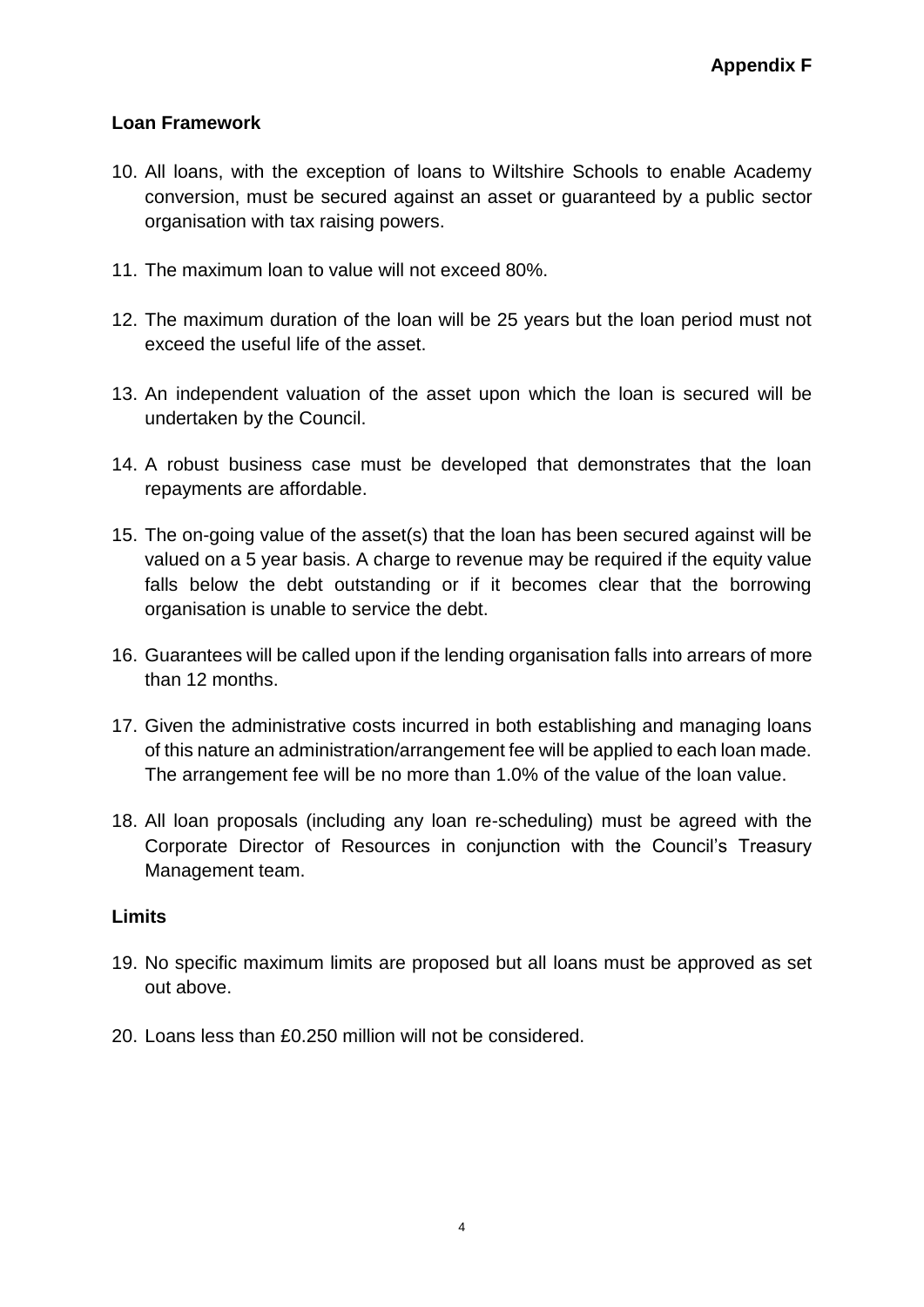# **Subsidy Control and Interest Rates**

- 21. Following the UK exit from the EU the State Aid Rules ceased to have effect. The UK then became subject to the subsidy control provisions of the World Trade Organisation (WTO), existing Free Trade Arrangements (FTA), and those of the Trade and Cooperation Agreement (TCA). This change came into effect on 1 January 2021. These three set of controls have different definitions and provisions. However, it is unlikely that Wiltshire Council will be in breach of WTO and FTA arrangements if it observes the TCA Subsidy Control Provisions. It is expected that the control regime will be monitored and enforced by a body established by HM Government similar to the Competition and Markets Authority. HM Government's Technical Note on Subsidy Control observes that there may be a consultation in early 2021 to determine a "bespoke approach" with secondary legislation to follow. Nonetheless the TCA subsidy controls are enforceable now through the UK Courts.
- 22. The principles and terminology contained in the TCA subsidy control reflect State Aid legislation. It is to be expected that the new regulator and the Courts when implementing TCA subsidy control will have in mind the previous State Aid procedures and that there will be analogous reasoning. In general, the parameters of the new scheme will not permit subsidies from state bodies that amount to "financial assistance" to be made which confers an economic advantage on one or more economic actors not available on market terms. This, the TCA specifically identifies, includes a direct or contingent transfer of funds such as direct grants, loans or loan guarantees. Not for profit organisations often undertake commercial activities in order to support the delivery of non-commercial activities and so can be classified as "economic actors" falling into this control regime. An economic advantage given to an actor will not be a subsidy if the state is acting in a way that a rational private investor would, for example in providing loans or capital on terms that would be acceptable to a genuine private investor who is motivated by return and not policy objectives. This is because the beneficiary is not considered to be obtaining an advantage from the State but on the same terms that it could have obtained on the open market.
- 23. Until further certainty is given by proposed legislation and regulators the actual interest rate charged on third party loans will be set with reference to the minimum permitted within State Aid rules operational in the EU at the time of fund advance and the Council's cost of borrowing plus an appropriate credit risk margin, whichever is higher.
- 24. If there is any doubt as to whether Subsidy Control may be an issue, Legal advice must be sought.

### **Governance Arrangements**